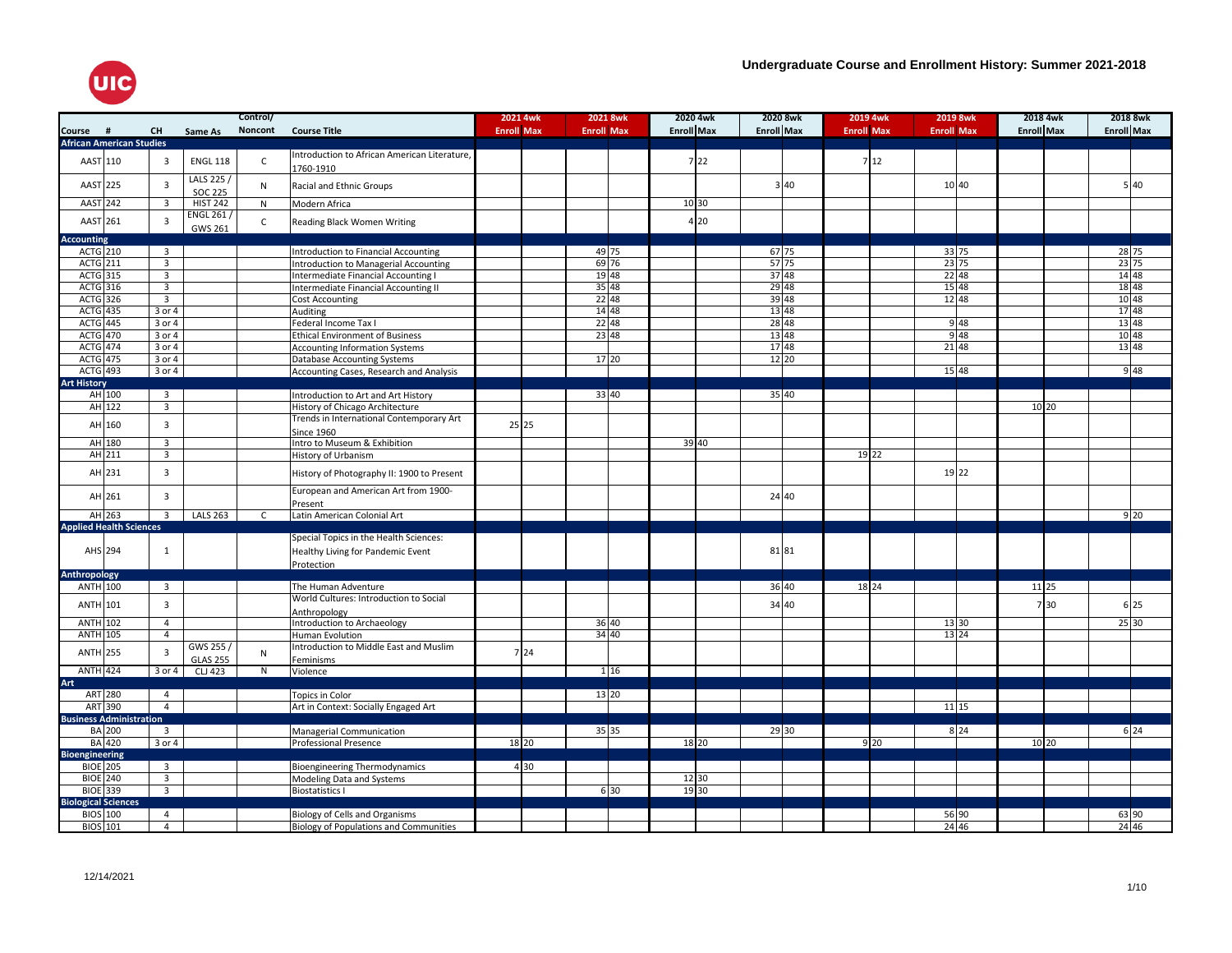

|                                   |                     |                         |                 | Control/     |                                                                                         | 2021 4wk          | 2021 8wk          |        | 2020 4wk          |      | 2020 8wk          |         | 2019 4wk          | 2019 8wk          | 2018 4wk          | 2018 8wk          |                  |
|-----------------------------------|---------------------|-------------------------|-----------------|--------------|-----------------------------------------------------------------------------------------|-------------------|-------------------|--------|-------------------|------|-------------------|---------|-------------------|-------------------|-------------------|-------------------|------------------|
| <b>Course</b>                     | #                   | <b>CH</b>               | Same As         | Noncont      | <b>Course Title</b>                                                                     | <b>Enroll Max</b> | <b>Enroll Max</b> |        | <b>Enroll Max</b> |      | <b>Enroll Max</b> |         | <b>Enroll Max</b> | <b>Enroll Max</b> | <b>Enroll Max</b> | <b>Enroll Max</b> |                  |
| <b>BIOS</b> 104                   |                     | $\overline{4}$          |                 |              | <b>Biology for Non-majors</b>                                                           |                   | 26 80             |        |                   |      |                   | 43 90   |                   |                   |                   |                   |                  |
| <b>BIOS</b> 110                   |                     | $\overline{4}$          |                 |              | Biology of Cells and Organisms                                                          |                   | 119 160           |        |                   |      |                   | 121 136 |                   |                   |                   |                   |                  |
| <b>BIOS</b> 120                   |                     | $\overline{4}$          |                 |              | <b>Biology of Populations and Communities</b>                                           |                   | 46 70             |        |                   |      |                   | 65 70   |                   |                   |                   |                   |                  |
| <b>BIOS</b> 220                   |                     | $\overline{3}$          |                 |              | Genetics                                                                                |                   | 102 127           |        |                   |      |                   | 116 128 |                   | 69 96             |                   | 78 84             |                  |
| <b>BIOS</b> 221                   |                     | $\overline{\mathbf{3}}$ |                 |              | Genetics Laboratory                                                                     |                   |                   |        |                   |      |                   |         |                   | 19 48             |                   | 28 48             |                  |
| <b>BIOS</b> 222                   |                     | $\overline{\mathbf{3}}$ |                 |              | Cell Biology                                                                            |                   | 46 70             |        |                   |      |                   | 53 70   |                   | 36 36             |                   | 11 50             |                  |
| <b>BIOS</b> 223                   |                     | $\overline{2}$          |                 |              | Cell Biology Laboratory                                                                 |                   |                   |        |                   |      |                   |         |                   | 16 24             |                   | 7 24              |                  |
| <b>BIOS</b> 230                   |                     | $\overline{3}$          |                 |              | <b>Evolution and Ecology</b>                                                            |                   | 44 70             |        |                   |      |                   | 54 70   |                   | 30 45             |                   | 30 30             |                  |
| <b>BIOS</b> 236                   |                     | $\overline{3}$          |                 |              | Animal Behavior                                                                         |                   | 17 50             |        |                   |      |                   | 18 50   |                   |                   |                   |                   |                  |
| <b>BIOS</b> 240                   |                     | $\overline{3}$          |                 |              | <b>Animal Physiology</b>                                                                |                   |                   |        |                   |      |                   |         | 23 48             |                   | 28 70             |                   |                  |
| <b>BIOS</b> 310                   |                     | 3                       |                 |              | <b>Genetics Laboratory</b>                                                              |                   | 28 48             |        |                   |      |                   |         |                   |                   |                   |                   |                  |
| <b>BIOS</b> 325                   |                     | $\overline{3}$          |                 |              | Human Embryology                                                                        |                   | 69 75             |        |                   |      |                   | 47 51   |                   |                   |                   |                   |                  |
| BIOS 326                          |                     | $\mathbf{1}$            |                 |              | <b>Embryology Laboratory</b>                                                            |                   | 54 70             |        |                   |      |                   | 30 40   |                   |                   |                   |                   |                  |
| <b>BIOS</b> 331                   |                     | $\overline{3}$          |                 |              | General Ecology Laboratory                                                              | 32 40             |                   |        |                   |      |                   |         | 14 40             |                   | 18 60             |                   |                  |
| <b>BIOS</b> 336                   |                     | 3                       |                 |              | Animal Behavior Laboratory                                                              |                   |                   |        |                   |      |                   |         | 10 20             |                   | 9 <sup>20</sup>   |                   |                  |
| BIOS 343                          |                     | 3                       |                 |              | Animal Physiological Systems                                                            | 31 80             |                   |        | 65 80             |      |                   |         |                   |                   |                   |                   |                  |
| <b>BIOS</b> 350                   |                     | $\overline{3}$          |                 |              | <b>General Microbiology</b>                                                             |                   | 59 90             |        |                   |      |                   | 55 90   |                   | 33 45             |                   | 28 60             |                  |
| <b>BIOS</b> 351                   |                     | $\overline{2}$          |                 |              | Microbiology Laboratory                                                                 |                   |                   |        |                   |      |                   |         |                   | 17 40             |                   | 13 40             |                  |
| <b>BIOS</b> 365                   |                     | $\overline{3}$          |                 |              | Human Ecological Systems                                                                | 9 2 8             |                   |        |                   |      |                   |         |                   |                   |                   |                   |                  |
| <b>BIOS</b> 431                   |                     | $\overline{3}$          |                 |              | Plant and Animal Interactions                                                           | 16 60             |                   |        |                   |      |                   |         |                   |                   |                   |                   |                  |
|                                   |                     |                         | <b>PSCH 483</b> |              |                                                                                         |                   |                   |        |                   |      |                   |         |                   |                   |                   |                   |                  |
| <b>BIOS</b> 483                   |                     | $\Delta$                | <b>NEUS 483</b> | $\mathsf C$  | Neuroanatomy                                                                            |                   |                   | 8 1 8  |                   |      |                   |         |                   |                   |                   |                   |                  |
| <b>Black Studies</b>              |                     |                         |                 |              |                                                                                         |                   |                   |        |                   |      |                   |         |                   |                   |                   |                   |                  |
|                                   |                     |                         |                 |              | Introduction to African American Literature,                                            |                   |                   |        |                   |      |                   |         |                   |                   |                   |                   |                  |
| <b>BLST</b> 110                   |                     | $\overline{3}$          | <b>ENGL 118</b> | $\mathsf{C}$ | 1760-1910                                                                               | 6 20              |                   |        |                   | 7 22 |                   |         | 7 12              |                   |                   |                   |                  |
|                                   |                     |                         | LALS 225        |              |                                                                                         |                   |                   |        |                   |      |                   |         |                   |                   |                   |                   |                  |
| <b>BLST</b> 225                   |                     | $\overline{3}$          | <b>SOC 225</b>  | N            | Racial and Ethnic Groups                                                                |                   |                   | 6 40   |                   |      |                   | 3 40    |                   | 10 40             |                   | 5 40              |                  |
| Chemistry                         |                     |                         |                 |              |                                                                                         |                   |                   |        |                   |      |                   |         |                   |                   |                   |                   |                  |
| CHEM 101                          |                     | $\overline{4}$          |                 |              | <b>Preparatory Chemistry</b>                                                            | 30 36             |                   |        | 25 36             |      |                   |         | 22 36             |                   | 17 36             |                   |                  |
| <b>CHEM 122</b>                   |                     | $\overline{4}$          |                 |              | General Chemistry I Lecture                                                             |                   | 72 80             |        |                   |      |                   | 72 80   |                   | 57 80             |                   | 58 60             |                  |
| <b>CHEM</b> 123                   |                     | $\mathbf{1}$            |                 |              | General Chemistry I Laboratory                                                          |                   | 70 72             |        |                   |      |                   | 72 75   |                   | 45 60             |                   | 43 60             |                  |
| CHEM 124                          |                     | 4                       |                 |              | General Chemistry II Lecture                                                            |                   |                   | 96 100 |                   |      |                   | 112 120 |                   | 49 100            |                   | 68 120            |                  |
| CHEM 125                          |                     | $\mathbf{1}$            |                 |              | General Chemistry II Laboratory                                                         |                   | 100 120           |        |                   |      |                   | 96 120  |                   | 40 120            |                   | 54 120            |                  |
| <b>CHEM 130</b>                   |                     | 5                       |                 |              | Survey of Organic and Biochemistry                                                      |                   | 11 22             |        |                   |      |                   | 13 22   |                   | 10 22             |                   | 522               |                  |
| <b>CHEM</b> 222                   |                     | $\overline{4}$          |                 |              | Analytical Chemistry                                                                    |                   | 41 44             |        |                   |      |                   | 36 44   |                   | 18 44             |                   | 21 44             |                  |
| <b>CHEM</b> 232                   |                     | $\overline{4}$          |                 |              | Organic Chemistry I                                                                     |                   |                   | 73 162 |                   |      |                   | 123 162 |                   | 63 108            |                   | 61 108            |                  |
| CHEM 233                          |                     | $\overline{2}$          |                 |              | Organic Chemistry Laboratory I                                                          |                   | 174 201           |        |                   |      |                   | 185 198 |                   | 83 176            |                   | 84 176            |                  |
| <b>CHEM</b> 234                   |                     | $\overline{4}$          |                 |              | Organic Chemistry II                                                                    |                   | 5163              |        |                   |      |                   | 5563    |                   | 37 63             |                   | 29 63             |                  |
| <b>CHEM</b> 314                   |                     | $\overline{4}$          |                 |              | <b>Inorganic Chemistry</b>                                                              |                   | 15 21             |        |                   |      |                   | 16 18   |                   | 7 15              |                   | 9 1 5             |                  |
| <b>CHEM</b> 343                   |                     | $\overline{\mathbf{3}}$ |                 |              | Physical Chemistry Laboratory                                                           |                   | 16 19             |        |                   |      |                   | 12 19   |                   | 510               |                   | 710               |                  |
| <b>Curriculum and Instruction</b> |                     |                         |                 |              |                                                                                         |                   |                   |        |                   |      |                   |         |                   |                   |                   |                   |                  |
|                                   | $Cl$ 414            | $\overline{\mathbf{3}}$ |                 |              | Middle and High School Literacy                                                         |                   |                   | 7 15   |                   |      |                   | 4 15    |                   | 525               |                   |                   | $3\overline{25}$ |
|                                   | Cl <sub>429</sub>   | $\overline{4}$          |                 |              | Secondary Science Education in Urban                                                    |                   | 12 20             |        |                   |      |                   |         |                   |                   |                   |                   |                  |
|                                   |                     |                         |                 |              | <b>Settings</b>                                                                         |                   |                   |        |                   |      |                   |         |                   |                   |                   |                   |                  |
|                                   | $Cl$ <sub>464</sub> | $\overline{4}$          |                 |              | Bilingualism and Literacy in a Second                                                   |                   | 23 40             |        |                   |      |                   | 27 40   |                   | 11 40             |                   | 15 40             |                  |
|                                   |                     |                         |                 |              | Language                                                                                |                   |                   |        |                   |      |                   |         |                   |                   |                   |                   |                  |
|                                   | $Cl$ <sub>481</sub> | $\overline{4}$          |                 |              | Foundations and Current Issues in Educating                                             | 21 35             |                   |        | 32 35             |      |                   |         |                   |                   |                   |                   |                  |
|                                   |                     |                         |                 |              | English Language Learners                                                               |                   |                   |        |                   |      |                   |         |                   |                   |                   |                   |                  |
|                                   | $Cl$ 482            | $\overline{4}$          |                 |              | Assessment and Instruction: A                                                           | 11 35             |                   |        | 33 36             |      |                   |         | 23 36             |                   |                   |                   |                  |
|                                   |                     |                         |                 |              | Multilingual/Multicultural Perspective<br>Special Topics in C&I: Curriculum of Life and |                   |                   |        |                   |      |                   |         |                   |                   |                   |                   |                  |
|                                   |                     |                         |                 |              |                                                                                         |                   |                   |        |                   |      |                   |         |                   |                   |                   |                   |                  |
|                                   | CI 494              | $\overline{4}$          |                 |              | COVID-19: Disparities, resilience, and                                                  |                   |                   | 8 2 5  |                   |      | 18 25             |         |                   |                   |                   |                   |                  |
|                                   |                     |                         |                 |              | educational renewal                                                                     |                   |                   |        |                   |      |                   |         |                   |                   |                   |                   |                  |
| Criminology, Law, and Justice     |                     |                         |                 |              |                                                                                         |                   |                   |        |                   |      |                   |         |                   |                   |                   |                   |                  |
| $CLJ$ 101                         |                     | $\overline{3}$          |                 |              | Introduction to Criminology, Law, and                                                   | 12 20             |                   |        | 25 26             |      | 19 21             |         | 18 24             |                   | 22 24             | 20 20             |                  |
|                                   |                     |                         |                 |              |                                                                                         |                   |                   |        |                   |      |                   |         |                   |                   |                   |                   |                  |
|                                   |                     |                         |                 |              | Justice                                                                                 |                   |                   |        |                   |      |                   |         |                   |                   |                   |                   |                  |
|                                   | $CLJ$ 110           | 3                       |                 |              | Rights, Justice and the Law                                                             |                   |                   |        |                   |      | 17 20             | 16 20   |                   |                   |                   |                   |                  |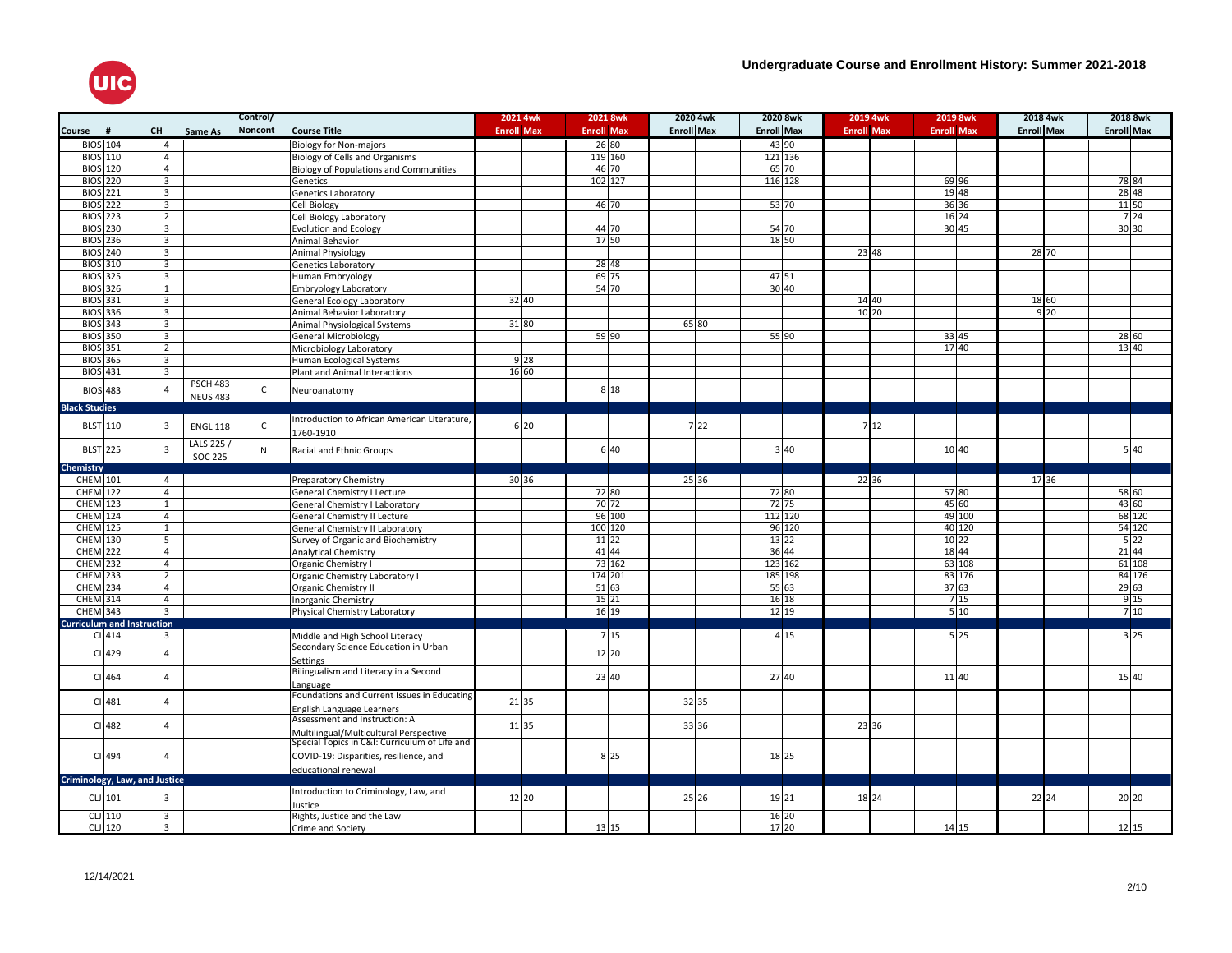

|                                         |                         |                 | Control/     |                                            |                   | 2021 4wk       |                   | 2021 8wk           | 2020 4wk          | 2020 8wk          |                 | 2019 4wk          | 2019 8wk          | 2018 4wk          | 2018 8wk          |
|-----------------------------------------|-------------------------|-----------------|--------------|--------------------------------------------|-------------------|----------------|-------------------|--------------------|-------------------|-------------------|-----------------|-------------------|-------------------|-------------------|-------------------|
| Course #                                | <b>CH</b>               | Same As         | Noncont      | <b>Course Title</b>                        | <b>Enroll Max</b> |                | <b>Enroll Max</b> |                    | <b>Enroll Max</b> | <b>Enroll Max</b> |                 | <b>Enroll Max</b> | <b>Enroll Max</b> | <b>Enroll Max</b> | <b>Enroll Max</b> |
| CLJ 200                                 | $\overline{\mathbf{3}}$ |                 |              | Law and Society                            |                   |                |                   | 13 15              |                   | 19 20             |                 |                   | 15 20             |                   | 14 20             |
| $CL$ 220                                | $\overline{3}$          | SOC 231         | $\mathsf{C}$ | Criminology                                |                   |                |                   | $20$ <sub>20</sub> |                   |                   |                 |                   |                   |                   | 830               |
| <b>CLJ</b> 240                          | $\overline{3}$          |                 |              | <b>Criminal Justice Organizations</b>      |                   |                |                   |                    |                   |                   |                 |                   |                   |                   | 14 20             |
| $CLJ$ 261                               | $\overline{3}$          |                 |              | Research Methods I                         |                   |                |                   |                    |                   |                   |                 |                   |                   |                   | 6 15              |
| $CLJ$ 262                               | $\overline{3}$          |                 |              | <b>Research Methods II</b>                 |                   |                |                   | 19 22              |                   | 20 21             |                 |                   | 11 20             |                   | 17 20             |
| $CLJ$ 356                               | $\overline{3}$          |                 |              | Community Corrections and Reentry          |                   |                |                   | $21\ 22$           |                   | 18 20             |                 |                   |                   |                   |                   |
| $CLJ$ 423                               | 3 or 4                  | <b>ANTH 424</b> | C            | Violence                                   |                   |                |                   | 13 16              |                   |                   |                 |                   |                   |                   |                   |
| <b>Civil and Materials Engineering</b>  |                         |                 |              |                                            |                   |                |                   |                    |                   |                   |                 |                   |                   |                   |                   |
| <b>CME</b> 201                          | 3                       |                 |              | <b>Statics</b>                             |                   |                |                   | 33 34              |                   | 27 30             |                 |                   | 12 30             |                   | 17 30             |
| <b>CME</b> 203                          | $\overline{3}$          |                 |              | <b>Strength of Materials</b>               |                   |                |                   | 17 55              |                   | 36 55             |                 |                   | 11 55             |                   | 18 60             |
| <b>CME</b> 205                          | $\overline{3}$          |                 |              | Structural Analysis I                      |                   |                |                   | 15 30              |                   | $21\,30$          |                 |                   |                   |                   | 930               |
| <b>CME</b> 260                          | $\overline{\mathbf{3}}$ |                 |              | <b>Properties of Materials</b>             |                   |                |                   | 38 66              |                   | 39 66             |                 |                   | 25 66             |                   | 20 66             |
|                                         |                         |                 |              | Special Topics in Civil Engineering,       |                   |                |                   |                    |                   |                   |                 |                   |                   |                   |                   |
| $CME$ <sub>494</sub>                    | $1 - 4$                 |                 |              | Mechanics, and Materials: CME Project      |                   |                |                   | 29 31              |                   | 16 30             |                 |                   |                   |                   |                   |
|                                         |                         |                 |              | <b>Financial Mgmt</b>                      |                   |                |                   |                    |                   |                   |                 |                   |                   |                   |                   |
| Comnmunication                          |                         |                 |              |                                            |                   |                |                   |                    |                   |                   |                 |                   |                   |                   |                   |
| COMM 100                                | $\overline{3}$          |                 |              | Fundamentals of Human Communication        |                   |                |                   | 30 30              |                   | 39 40             |                 | $21\ 23$          | 23 23             | 17 23             | 20 23             |
| <b>COMM</b> 101                         | $\overline{3}$          |                 |              | Introduction to Communication              |                   | 23 27          |                   |                    | 26 32             | 30 32             |                 | 19 20             | 20 20             | 15 15             | 17 20             |
| COMM 102                                | $\overline{3}$          |                 |              | Introduction to Interpersonal              |                   |                |                   | 30 35              |                   | 32 35             |                 |                   | 17 20             | 6 30              | 14 32             |
|                                         |                         |                 |              | Communication                              |                   |                |                   |                    |                   |                   |                 |                   |                   |                   |                   |
| COMM 103                                | $\overline{\mathbf{3}}$ |                 |              | Introduction to Media                      |                   | 22 32          |                   | 22 32              | 24 32             | 21 32             |                 | 29 32             | 27 32             | 29 30             | 26 30             |
| <b>COMM</b> 200                         | $\overline{3}$          | <b>MOVI 200</b> | $\mathsf{C}$ | <b>Communication Technologies</b>          |                   | 932            |                   |                    |                   |                   | 6 32            | $5\overline{20}$  | 13 20             |                   | 18 21             |
| <b>COMM</b> 204                         | $\overline{3}$          | <b>GWS 204</b>  | N            | Gender and Popular Culture                 |                   |                |                   |                    |                   | 26 54             |                 |                   | 314               |                   |                   |
| <b>COMM</b> 220                         | $\overline{3}$          |                 |              | Social Media and Marketing                 |                   | 19 20          |                   |                    |                   |                   |                 | 9 <sub>20</sub>   |                   |                   |                   |
| <b>COMM</b> 240                         | $\overline{\mathbf{3}}$ |                 |              | Data Journalism                            |                   | 19 24          |                   |                    | 19 24             |                   |                 | $4\overline{20}$  |                   |                   |                   |
| <b>COMM</b> 250                         | $\overline{\mathbf{3}}$ |                 |              | Social Media and Society                   |                   | $21\ 24$       |                   |                    |                   | 24 24             |                 |                   |                   |                   |                   |
| COMM 301                                | $\overline{3}$          |                 |              | Communication Research                     |                   |                |                   |                    |                   |                   |                 |                   |                   |                   | 15 20             |
| <b>COMM</b> 303                         | $\overline{3}$          |                 |              | Communication and Culture                  |                   | $12$ 24        |                   |                    |                   |                   |                 |                   |                   |                   |                   |
| COMM 394                                | $\overline{3}$          |                 |              | Special Topics in Communication: Games as  |                   |                |                   |                    | 11 24             |                   |                 | 11 24             |                   |                   |                   |
|                                         |                         |                 |              | Social Technology                          |                   |                |                   |                    |                   |                   |                 |                   |                   |                   |                   |
| COMM 394                                | $\overline{3}$          |                 |              | Special Topics in Communication: Race,     |                   |                |                   |                    |                   |                   |                 |                   | 19 25             |                   |                   |
|                                         |                         |                 |              | Media, Culture                             |                   |                |                   |                    |                   |                   |                 |                   |                   |                   |                   |
| <b>COMM</b> 460                         | 3 or 4                  |                 |              | Visual Communication                       |                   | 9 10           |                   |                    |                   |                   |                 |                   |                   |                   |                   |
| <b>COMM</b> 465                         | $\overline{\mathbf{3}}$ |                 |              | Video Games and Society                    |                   |                |                   | 12 12              |                   |                   |                 |                   |                   |                   |                   |
| <b>COMM</b> 474                         | $1 - 8$                 |                 |              | Internship                                 |                   |                |                   | 715                |                   |                   |                 |                   | 13 15             |                   | $9\overline{23}$  |
| COMM 494                                | 3 or 4                  |                 |              | Special Topics in Communication: Happiness |                   | 15 23          |                   |                    | 16 23             |                   |                 |                   |                   |                   |                   |
|                                         |                         |                 |              | and Social Media                           |                   |                |                   |                    |                   |                   |                 |                   |                   |                   |                   |
| COMM 494                                | 3 or 4                  |                 |              | Special Topics in Communication: Race,     |                   |                |                   |                    |                   |                   | 9 <sub>25</sub> |                   |                   |                   |                   |
|                                         |                         |                 |              | Media, Culture                             |                   |                |                   |                    |                   |                   |                 |                   |                   |                   |                   |
| <b>Computer Science</b>                 | $\overline{\mathbf{3}}$ |                 |              |                                            |                   |                |                   |                    |                   |                   |                 |                   |                   |                   |                   |
| $CS$ 100<br>CS 109                      | $\overline{3}$          |                 |              | Discovering Computer Science               |                   |                |                   |                    | 20 40<br>48 60    |                   |                 |                   |                   |                   |                   |
| $CS$ 111                                | $\overline{3}$          |                 |              | Programming for Engineers with MatLab      |                   | 36 60<br>41 45 |                   |                    |                   |                   |                 |                   |                   |                   | 26 50<br>12 50    |
| $CS$ 141                                | $\overline{3}$          |                 |              | Program Design I                           |                   |                |                   | 53 60              |                   | 49 60             |                 |                   | 28 50             |                   | 41 50             |
| $CS$ 151                                | $\overline{3}$          |                 |              | Program Design II                          |                   |                |                   | 33 60              |                   | 55 60             |                 |                   | 33 50             |                   | 32 50             |
| $CS$ <sub>211</sub>                     | $\overline{2}$          |                 |              | Mathematical Foundations of Computing      |                   | 5060           |                   |                    | 54 60             |                   |                 | 32 40             |                   | 33 40             |                   |
| $CS$ 251                                | $\overline{4}$          |                 |              | Programming Practicum<br>Data Structures   |                   |                |                   | 84 88              |                   | 58 60             |                 |                   | 45 60             |                   | 37 49             |
| $CS$ 301                                | $\overline{3}$          |                 |              | Languages and Automata                     |                   |                |                   | 41 60              |                   | 41 60             |                 |                   | 24 48             |                   | 22 50             |
| $CS$ 342                                | $\overline{3}$          |                 |              | Software Design                            |                   |                |                   |                    |                   |                   |                 |                   | 25 50             |                   |                   |
| $CS$ 361                                | $\overline{3}$          |                 |              | <b>Systems Programming</b>                 |                   |                |                   |                    |                   | 51 60             |                 |                   |                   |                   |                   |
| $CS$ 362                                | $\overline{3}$          |                 |              | Computer Design                            |                   |                |                   | 22 40              |                   |                   |                 |                   |                   |                   |                   |
| $CS$ 401                                | 3 or 4                  | <b>MCS 401</b>  | N            | Computer Algorithms I                      |                   |                |                   | 78 170             |                   |                   | 88 115          |                   | 28 61             |                   | 2760              |
| CS 440                                  | 3 or 4                  |                 |              | Software Engineering I                     |                   |                |                   |                    |                   |                   |                 |                   | 13 48             |                   |                   |
|                                         |                         |                 |              |                                            |                   |                |                   |                    |                   |                   |                 |                   |                   |                   |                   |
| $CS$ 478                                | 3 or 4                  |                 |              | Software Development for Mobile Platforms  |                   |                |                   | 54 61              |                   | 50 60             |                 |                   |                   |                   |                   |
| CS 480                                  | 3 or 4                  |                 |              |                                            |                   |                |                   | 62 62              |                   | $59$ 60           |                 |                   | 44 70             |                   | 56 70             |
| <b>Earth and Environmental Sciences</b> |                         |                 |              | Database Systems                           |                   |                |                   |                    |                   |                   |                 |                   |                   |                   |                   |
| EAES 101                                | 5 <sup>5</sup>          |                 |              | <b>Exploring the Earth's Surface</b>       |                   |                |                   | 4748               |                   |                   |                 |                   |                   |                   |                   |
|                                         |                         |                 |              |                                            |                   |                |                   |                    |                   |                   |                 |                   |                   |                   |                   |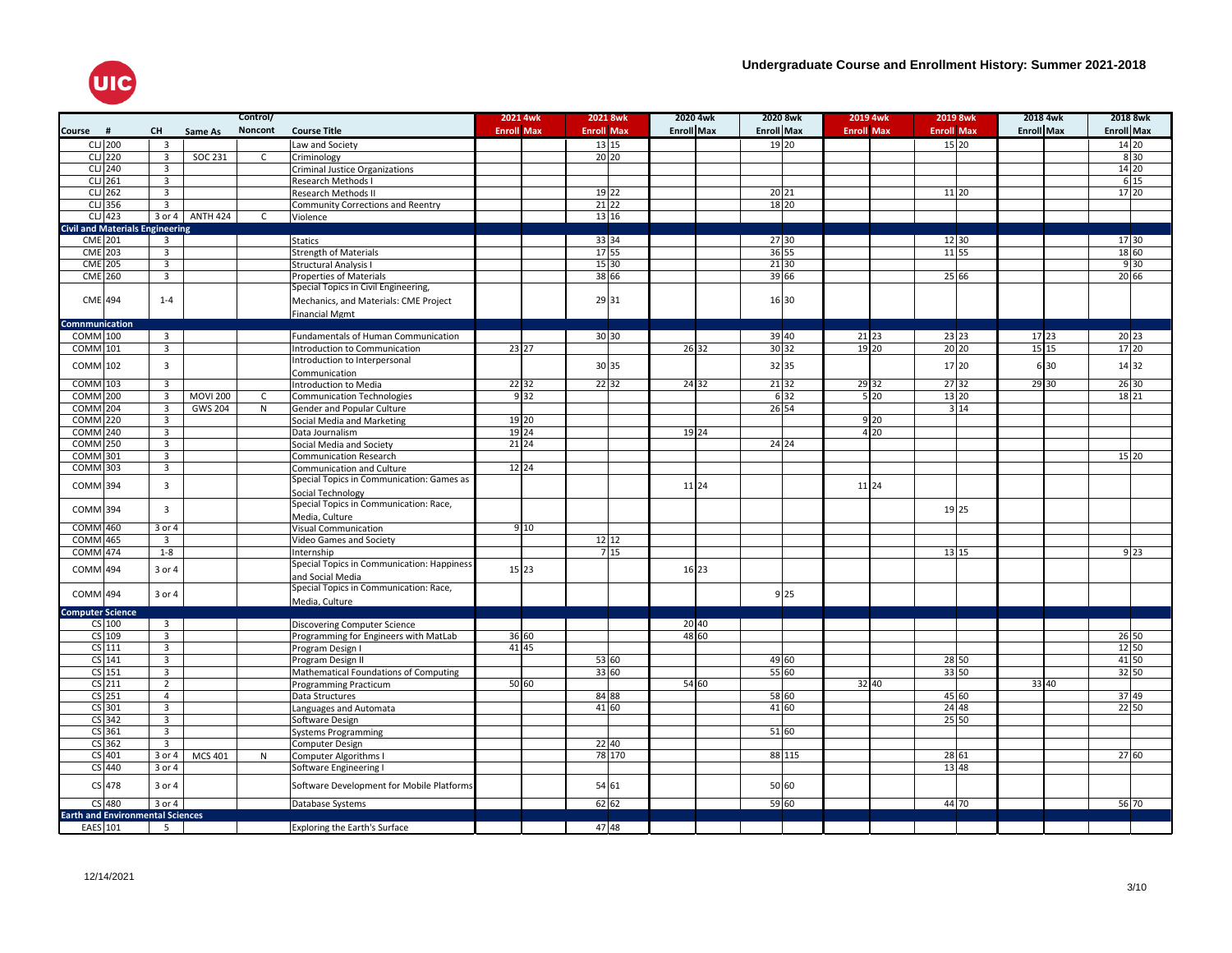

|                                            |                |                                           |                 | Control/     |                                             | 2021 4wk          | 2021 8wk          | 2020 4wk          | 2020 8wk          |                  | 2019 4wk          | 2019 8wk          |       | 2018 4wk          |     | 2018 8wk          |                  |
|--------------------------------------------|----------------|-------------------------------------------|-----------------|--------------|---------------------------------------------|-------------------|-------------------|-------------------|-------------------|------------------|-------------------|-------------------|-------|-------------------|-----|-------------------|------------------|
| Course #                                   |                | <b>CH</b>                                 | Same As         | Noncont      | <b>Course Title</b>                         | <b>Enroll Max</b> | <b>Enroll Max</b> | <b>Enroll Max</b> | <b>Enroll Max</b> |                  | <b>Enroll Max</b> | <b>Enroll Max</b> |       | <b>Enroll Max</b> |     | <b>Enroll Max</b> |                  |
| EAES 111                                   |                | $\overline{4}$                            |                 |              | Earth, Energy, and the Environment          |                   |                   |                   |                   |                  |                   | 22 24             |       |                   |     |                   |                  |
| <b>Electrical and Computer Engineering</b> |                |                                           |                 |              |                                             |                   |                   |                   |                   |                  |                   |                   |       |                   |     |                   |                  |
|                                            | ECE 225        | $\overline{4}$                            |                 |              | Circuit Analysis                            |                   | 23 50             |                   | 31 50             |                  |                   | 14 28             |       |                   |     | 17 28             |                  |
|                                            | <b>ECE 265</b> | $\overline{4}$                            |                 |              | Introduction to Logic Design                |                   | $\boxed{10}$      |                   | 10 30             |                  |                   |                   |       |                   |     |                   |                  |
|                                            | <b>ECE 266</b> | $\overline{4}$                            |                 |              | Introduction to Embedded Systems            |                   | 17 40             |                   | 13 40             |                  |                   |                   |       |                   |     |                   | 6 20             |
|                                            |                |                                           |                 |              | Discrete and Continuous Signals and         |                   |                   |                   |                   |                  |                   |                   |       |                   |     |                   |                  |
|                                            | ECE 310        | 3                                         |                 |              | Systems                                     |                   | 16 40             |                   | 27 40             |                  | 10 40             |                   |       |                   |     | 16 40             |                  |
|                                            | $ECE$ 317      | $\overline{4}$                            |                 |              | Digital Signal Processing I                 |                   | 12 30             |                   |                   |                  |                   |                   |       |                   |     |                   |                  |
|                                            | ECE 333        | $\overline{4}$                            |                 |              | <b>Computer Communication Networks I</b>    |                   | 11 20             |                   |                   |                  |                   |                   | 9 20  |                   |     | 17 20             |                  |
|                                            | <b>ECE 340</b> | $\overline{4}$                            |                 |              | Electronics I                               |                   | 20 40             |                   | 19 40             |                  |                   | 15 20             |       |                   |     | 16 20             |                  |
|                                            | ECE 341        | $\overline{3}$                            |                 |              | Probability and Random Processes for        |                   | 14 40             |                   | 21 40             |                  |                   | 15 40             |       |                   |     | 13 40             |                  |
|                                            |                |                                           |                 |              | Engineers                                   |                   |                   |                   |                   |                  |                   |                   |       |                   |     |                   |                  |
|                                            | ECE 366        | $\overline{3}$                            |                 |              | <b>Computer Organization</b>                |                   | 11 30             |                   | 14 30             |                  |                   |                   |       |                   |     |                   |                  |
|                                            | <b>ECE 465</b> | 3                                         |                 |              | Digital Systems Design                      |                   | 9 1 9             |                   |                   |                  |                   |                   |       |                   |     |                   |                  |
|                                            | <b>ECE 491</b> | $\overline{4}$                            |                 |              | Seminar: Analog Circuits                    |                   |                   |                   |                   | $2\overline{20}$ |                   |                   |       |                   |     |                   |                  |
| <b>Economics</b>                           |                |                                           |                 |              |                                             |                   |                   |                   |                   |                  |                   |                   |       |                   |     |                   |                  |
| <b>ECON 120</b>                            |                | $\overline{4}$                            |                 |              | Principles of Microeconomics                |                   | 42   42           |                   | 40 42             |                  |                   | 38 42             |       |                   |     | 30 42             |                  |
| <b>ECON 121</b>                            |                | $\overline{4}$                            |                 |              | Principles of Macroeconomics                |                   | 42 43             |                   | 37 40             |                  |                   | 14 40             |       |                   |     | 25 40             |                  |
| <b>ECON 215</b>                            |                | $\overline{3}$                            |                 |              | <b>Health Economics</b>                     |                   |                   |                   |                   |                  |                   |                   |       |                   |     |                   | $8\overline{24}$ |
| <b>ECON 216</b>                            |                | $\overline{3}$                            |                 |              | Economics of Sports and Entertainment       |                   | 17 24             |                   | 15 24             |                  |                   | 14 24             |       |                   |     |                   |                  |
| <b>ECON 220</b>                            |                | $\overline{3}$                            |                 |              | Microeconomics: Theory And Applications     |                   | 23 40             |                   | 28 40             |                  |                   | 13 40             |       |                   |     | 14 40             |                  |
|                                            |                |                                           |                 |              |                                             |                   |                   |                   |                   |                  |                   |                   |       |                   |     |                   |                  |
| <b>ECON 221</b>                            |                | $\overline{3}$                            | <b>INST 221</b> | $\mathsf{C}$ | Macroeconomics in the World Economy:        |                   | 21 48             |                   | 24 48             |                  | 748               |                   |       | 16 48             |     |                   |                  |
|                                            |                |                                           |                 |              | Theory and Applications                     |                   |                   |                   |                   |                  |                   |                   |       |                   |     |                   |                  |
| <b>ECON 270</b>                            |                | $\overline{4}$                            |                 |              | <b>Statistics for Economics</b>             |                   |                   |                   |                   |                  |                   |                   | 4 2 4 |                   |     |                   | 6 24             |
| <b>ECON 300</b>                            |                | $\overline{3}$                            |                 |              | Econometrics                                |                   | 17 30             |                   | 21 30             |                  |                   | 11 30             |       |                   |     | $12\,30$          |                  |
| <b>ECON 328</b>                            |                | $\overline{3}$                            |                 |              | <b>Public Finance</b>                       |                   |                   |                   |                   | 8 30             |                   |                   |       |                   |     |                   |                  |
| <b>ECON 331</b>                            |                | $\overline{3}$<br>$\overline{\mathbf{3}}$ |                 |              | Labor Economics                             |                   |                   |                   |                   |                  | 26 48             | 10 24             |       | 21 48             |     |                   |                  |
| <b>ECON 333</b><br><b>ECON 339</b>         |                | $\overline{3}$                            | <b>INST 333</b> | $\mathsf{C}$ | <b>International Economics</b>              | 13 40             | 30 48             |                   | 26 48             |                  |                   |                   |       |                   |     |                   |                  |
| <b>ECON 481</b>                            |                | $\overline{4}$                            |                 |              | Monetary Theory                             |                   |                   |                   |                   | 4 2 4            |                   |                   | 4 24  |                   |     |                   | 3 <sup>24</sup>  |
|                                            |                |                                           |                 |              | Math Methods for Economics                  |                   |                   |                   |                   |                  |                   |                   |       |                   |     |                   |                  |
| <b>ECON 482</b>                            |                | $\overline{4}$                            |                 |              | Probability and Statistics for Econometrics |                   |                   |                   |                   | 4 2 4            |                   |                   | 4 2 4 |                   |     |                   | 3 2 4            |
| <b>Education</b>                           |                |                                           |                 |              |                                             |                   |                   |                   |                   |                  |                   |                   |       |                   |     |                   |                  |
|                                            | ED 200         | $\overline{3}$                            |                 |              | <b>Education Policy Foundations</b>         |                   | 24 25             |                   |                   |                  |                   |                   |       |                   |     |                   |                  |
|                                            |                |                                           |                 |              | Introduction to Race, Ethnicity, and        |                   |                   |                   |                   |                  |                   |                   |       |                   |     |                   |                  |
|                                            | ED 205         | $\overline{3}$                            |                 |              | Education                                   | 18 35             |                   | 19 35             |                   |                  |                   |                   |       |                   |     |                   |                  |
|                                            | ED 307         | $\overline{3}$                            |                 |              | Nature and Practices of Natural Sciences    |                   | 10 20             |                   |                   |                  |                   |                   |       |                   |     |                   |                  |
|                                            |                |                                           |                 |              | Philosophy of Education and Urban School    |                   |                   |                   |                   |                  |                   |                   |       |                   |     |                   |                  |
|                                            | $ED$ 402       | $\overline{3}$                            |                 |              | Policy                                      |                   | 22 25             |                   | 21 35             |                  |                   |                   |       |                   |     | 11 35             |                  |
|                                            | $ED$ 431       | $\overline{3}$                            |                 |              | <b>Improving Learning Environments</b>      | 14 35             |                   | 18 35             |                   |                  |                   |                   |       | 12 35             |     |                   |                  |
|                                            | ED 445         | 3                                         |                 |              | Adolescence and the Schools                 |                   | 17 40             |                   | 37 40             |                  |                   | 23 40             |       |                   |     | 22 40             |                  |
|                                            | $ED$ 472       | $\overline{3}$                            | <b>SPED 472</b> | $\mathsf{C}$ | Promoting Academic and Prosocial Behavior   |                   |                   |                   |                   | 145              |                   | 29 35             |       |                   |     | 27 35             |                  |
|                                            |                |                                           |                 |              |                                             |                   |                   |                   |                   |                  |                   |                   |       |                   |     |                   |                  |
| <b>Educational Policy Studies</b>          |                |                                           |                 |              |                                             |                   |                   |                   |                   |                  |                   |                   |       |                   |     |                   |                  |
| <b>EDPS</b> 453                            |                | 3 or 4                                    |                 |              | <b>Topics in Educational Policy Studies</b> |                   |                   |                   |                   |                  |                   |                   |       |                   |     | 16 15             |                  |
|                                            |                |                                           |                 |              | Topics in Educational Policy Studies: Law,  |                   |                   |                   |                   |                  |                   |                   |       |                   |     |                   |                  |
| EDPS 453                                   |                | 3 or 4                                    |                 |              | Policy and Politics of Teachers' Unions     |                   | 26 29             |                   | 14 20             |                  |                   | 11 15             |       |                   |     |                   |                  |
|                                            |                |                                           |                 |              |                                             |                   |                   |                   |                   |                  |                   |                   |       |                   |     |                   |                  |
| <b>English</b><br><b>ENGL 102</b>          |                | $\overline{\mathbf{3}}$                   | <b>MOVI 102</b> | $\mathsf{C}$ | Introduction to Film                        |                   | 14 14             |                   |                   |                  | 12 21             |                   |       |                   | 721 |                   |                  |
|                                            |                |                                           |                 |              |                                             |                   |                   |                   |                   |                  |                   |                   |       |                   |     |                   |                  |
| <b>ENGL 109</b>                            |                | $\overline{3}$                            |                 |              | American Literature and American Culture    |                   |                   |                   |                   |                  |                   |                   | 5 20  |                   |     | 11 20             |                  |
| ENGL 111                                   |                | $\overline{3}$                            | <b>GWS 111</b>  | $\mathsf{C}$ | Women and Literature                        |                   | $\frac{12}{12}$   |                   |                   |                  |                   |                   |       |                   |     |                   |                  |
|                                            |                |                                           |                 |              | Introduction to African American Literature |                   |                   |                   |                   |                  |                   |                   |       |                   |     |                   |                  |
| ENGL 118                                   |                | $\overline{3}$                            | <b>BLST 110</b> | N            | 1760-1910                                   | 8 20              |                   | 11 22             |                   |                  | 512               |                   |       |                   |     |                   |                  |
| $ENGL$ 120                                 |                | $\overline{3}$                            |                 |              | Film and Culture                            |                   | 19 20             |                   |                   |                  |                   | 18 20             |       |                   |     | 20 20             |                  |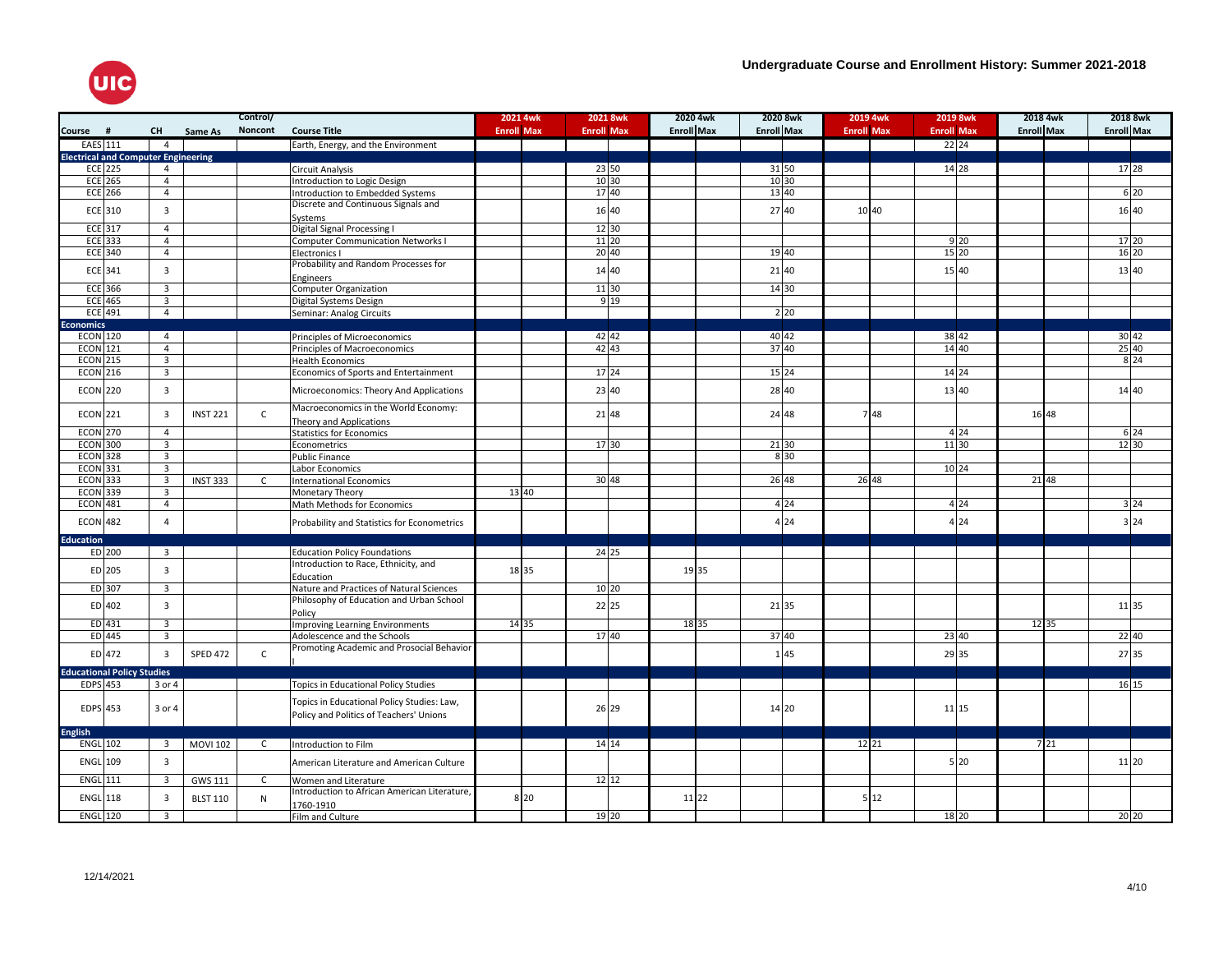

|                         |                                   |                                           |                 | Control/     |                                              | 2021 4wk          | 2021 8wk          | 2020 4wk          |                   | 2020 8wk       | 2019 4wk          | 2019 8wk          | 2018 4wk          |                  | 2018 8wk          |     |
|-------------------------|-----------------------------------|-------------------------------------------|-----------------|--------------|----------------------------------------------|-------------------|-------------------|-------------------|-------------------|----------------|-------------------|-------------------|-------------------|------------------|-------------------|-----|
| Course                  | #                                 | <b>CH</b>                                 | Same As         | Noncont      | <b>Course Title</b>                          | <b>Enroll Max</b> | <b>Enroll Max</b> | <b>Enroll Max</b> | <b>Enroll Max</b> |                | <b>Enroll Max</b> | <b>Enroll Max</b> | <b>Enroll Max</b> |                  | <b>Enroll Max</b> |     |
|                         |                                   |                                           |                 |              | Academic Writing I: Writing in Academic      |                   |                   |                   |                   |                |                   |                   |                   |                  |                   |     |
| <b>ENGL 160</b>         |                                   | $\overline{\mathbf{3}}$                   |                 |              | and Public Contexts                          |                   | 22 22             |                   |                   | 20 20          |                   | 13 20             |                   |                  | 12 20             |     |
|                         |                                   |                                           |                 |              | Academic Writing II: Writing for Inquiry and |                   |                   |                   |                   |                |                   |                   |                   |                  |                   |     |
| <b>ENGL 161</b>         |                                   | $\overline{3}$                            |                 |              | Research                                     |                   | 64 66             |                   |                   | 69 72          | 24 24             | 20 24             | 24 24             |                  | 24 24             |     |
| <b>ENGL 222</b>         |                                   | $\overline{3}$                            |                 |              | Tutoring in the Writing Center               |                   | 12 12             |                   |                   | 912            |                   | 712               |                   |                  |                   |     |
|                         |                                   | $\overline{3}$                            |                 |              | Introduction to Literary Study and Critical  |                   |                   |                   |                   |                |                   |                   |                   |                  |                   |     |
| <b>ENGL 240</b>         |                                   |                                           |                 |              | Methods                                      |                   | 10 20             |                   |                   |                | 3 20              |                   |                   | 3 20             |                   |     |
| <b>ENGL 241</b>         |                                   | $\overline{3}$                            |                 |              | English Literature I: Beginnings to 1660     |                   | $6\overline{20}$  |                   |                   | 20 20          |                   | $10$ 20           |                   | $8\overline{20}$ |                   |     |
| <b>ENGL 242</b>         |                                   | $\overline{3}$                            |                 |              | English Literature II: 1660 to 1900          |                   | 9 <sub>20</sub>   |                   |                   | 15 20          | 9 <sup>22</sup>   |                   |                   |                  | 10 22             |     |
| <b>ENGL 243</b>         |                                   | $\overline{3}$                            |                 |              | American Literature: Beginnings to 1900      |                   | 6 20              |                   |                   | $20\ 20$       |                   | 10 22             |                   |                  |                   | 522 |
| <b>ENGL 261</b>         |                                   | $\overline{3}$                            | AAST 261/       |              |                                              |                   |                   | 4 20              |                   |                |                   |                   |                   |                  |                   |     |
|                         |                                   |                                           | GWS 261         | ${\sf N}$    | Reading Black Women Writing                  |                   |                   |                   |                   |                |                   |                   |                   |                  |                   |     |
| <b>ENGL</b> 305         |                                   | $\overline{\mathbf{3}}$                   |                 |              | Studies in Fiction                           |                   | 17 20             |                   |                   | 18 20          |                   | 8 2 0             |                   |                  |                   | 720 |
|                         | <b>Educational Psychology</b>     |                                           |                 |              |                                              |                   |                   |                   |                   |                |                   |                   |                   |                  |                   |     |
| EPSY 242                |                                   | $\overline{\mathbf{3}}$                   |                 |              | <b>Sexuality Development</b>                 |                   |                   |                   |                   | 15 35          |                   |                   |                   |                  |                   |     |
| EPSY 255                |                                   | $\overline{3}$                            |                 |              |                                              |                   | 25 29             |                   |                   |                |                   |                   |                   |                  | 16 24             |     |
|                         |                                   |                                           |                 |              | Child Development in Contemporary Society    |                   |                   |                   |                   |                |                   |                   |                   |                  |                   |     |
| <b>EPSY</b> 326         |                                   | $\overline{\mathbf{3}}$                   |                 |              | Child Health, Safety, and Nutrition          |                   | 21 25             |                   |                   |                |                   |                   |                   |                  |                   |     |
| EPSY 370                |                                   | $\overline{3}$                            |                 |              | <b>ECE and Curriculum</b>                    |                   |                   |                   |                   | 25 35          |                   |                   |                   |                  |                   |     |
| EPSY 465                |                                   | $\overline{3}$                            | <b>SPED 465</b> | ${\sf N}$    | Understanding Students with High Incidence   | 5 31              |                   | 4 3 1             |                   |                | 3 3 5             |                   |                   | 2 3 5            |                   |     |
|                         |                                   |                                           |                 |              | <b>Disabilities</b>                          |                   |                   |                   |                   |                |                   |                   |                   |                  |                   |     |
| EPSY 467                |                                   | $\overline{3}$                            | <b>SPED 467</b> | $\mathsf{N}$ | Understanding Students With Low Incidence    |                   | 0 50              |                   |                   |                |                   |                   |                   |                  |                   |     |
|                         |                                   |                                           |                 |              | <b>Disabilities</b>                          |                   |                   |                   |                   |                |                   |                   |                   |                  |                   |     |
| EPSY 482                |                                   | $\overline{3}$                            | <b>SPED 482</b> | N            | Collaborating with Families, Community,      |                   | 7 60              |                   |                   | 10 60          |                   | 16 30             |                   |                  | 12 30             |     |
|                         |                                   |                                           |                 |              | and Professionals                            |                   |                   |                   |                   |                |                   |                   |                   |                  |                   |     |
| <b>Finance</b>          |                                   |                                           |                 |              |                                              |                   |                   |                   |                   |                |                   |                   |                   |                  |                   |     |
|                         | FIN 301                           | $\overline{3}$                            |                 |              | Introduction to Managerial Finance           | 49 76             |                   | 63 76             |                   |                | 34 46             |                   | 30 47             |                  |                   |     |
|                         | FIN 302                           | $\overline{\mathbf{3}}$                   |                 |              | Introduction to Investments                  |                   | 52 56             |                   |                   | 55 56          |                   | 17 46             |                   |                  | 26 47             |     |
|                         | <b>FIN</b> 310                    | $\overline{3}$                            |                 |              | Investments                                  |                   | 65 65             |                   |                   | 40 65          |                   | 13 15             |                   |                  |                   |     |
|                         | FIN 430                           | $\overline{3}$                            |                 |              | Introduction to Money and Banking            |                   |                   |                   |                   |                |                   |                   |                   |                  | 39 45             |     |
|                         | FIN 473                           | $\overline{3}$                            | <b>IDS 473</b>  | N            | Introduction to Risk Management              | 27 39             |                   | 14 38             |                   |                | 8 3 8             |                   | 22 38             |                  |                   |     |
|                         | FIN 494                           | $2 - 4$                                   |                 |              | Special Topics in Finance: Options and       |                   | 43 46             |                   |                   | 18 45          |                   | 13 15             |                   |                  |                   |     |
|                         |                                   |                                           |                 |              | Futures                                      |                   |                   |                   |                   |                |                   |                   |                   |                  |                   |     |
|                         | FIN 494                           | $2 - 4$                                   |                 |              | Special Topics in Finance: Personal Finance  |                   |                   |                   |                   | 34 100         |                   |                   |                   |                  |                   |     |
|                         |                                   |                                           |                 |              |                                              |                   |                   |                   |                   |                |                   |                   |                   |                  |                   |     |
| <b>Germanic Studies</b> |                                   |                                           |                 |              |                                              |                   |                   |                   |                   |                |                   |                   |                   |                  |                   |     |
| GER 217                 |                                   | $\overline{4}$                            |                 |              | Introduction to German Cinema                |                   | 32 60             |                   |                   | 43 60          |                   | 29 30             |                   |                  | 29 30             |     |
|                         | <b>Global Asian Studies</b>       |                                           |                 |              |                                              |                   |                   |                   |                   |                |                   |                   |                   |                  |                   |     |
| GLAS 255                |                                   | $\overline{\mathbf{3}}$                   | ANTH 255/       | N            | Introduction to Middle East and Muslim       | 7 24              |                   |                   |                   |                |                   |                   |                   |                  |                   |     |
|                         |                                   |                                           | <b>GWS 255</b>  |              | Feminisms                                    |                   |                   |                   |                   |                |                   |                   |                   |                  |                   |     |
|                         | <b>Gender and Women's Studies</b> |                                           |                 |              |                                              |                   |                   |                   |                   |                |                   |                   |                   |                  |                   |     |
| GWS 101                 |                                   | $\overline{\mathbf{3}}$                   |                 |              | Gender in Everyday Life                      |                   |                   |                   |                   |                |                   |                   | 10 24             |                  |                   |     |
| GWS 102                 |                                   | $\overline{3}$                            |                 |              | Global Perspectives on Women and Gender      |                   |                   |                   |                   |                | 12 24             |                   |                   |                  |                   |     |
| GWS 111                 |                                   | $\overline{3}$                            |                 |              |                                              |                   | 7 20              |                   |                   |                |                   |                   |                   |                  |                   |     |
|                         |                                   |                                           | <b>ENGL 111</b> | N            | Women and Literature                         |                   |                   |                   |                   |                |                   |                   |                   |                  |                   |     |
| GWS 204<br>GWS 224      |                                   | $\overline{\mathbf{3}}$<br>$\overline{3}$ | <b>COMM 204</b> | $\mathsf{C}$ | Gender and Popular Culture                   |                   | 240               |                   |                   | 25 54<br>10 40 |                   | 11 14<br>440      |                   |                  | $\blacksquare$    | 40  |
|                         |                                   |                                           | <b>SOC 224</b>  | N            | Gender and Society                           |                   |                   |                   |                   |                |                   |                   |                   |                  |                   |     |
| GWS 255                 |                                   | $\overline{3}$                            | <b>ANTH 255</b> | $\mathsf{C}$ | Introduction to Middle East and Muslim       | 8 <sup>24</sup>   |                   |                   |                   |                |                   |                   |                   |                  |                   |     |
|                         |                                   |                                           | <b>GLAS 255</b> |              | Feminisms                                    |                   |                   |                   |                   |                |                   |                   |                   |                  |                   |     |
| GWS 261                 |                                   | $\overline{3}$                            | AAST 261/       | N            | Reading Black Women Writing                  |                   |                   | 8 20              |                   |                |                   |                   |                   |                  |                   |     |
|                         |                                   |                                           | <b>ENGL 261</b> |              |                                              |                   |                   |                   |                   |                |                   |                   |                   |                  |                   |     |
| GWS 275                 |                                   | $\overline{3}$                            | LALS 275 /      | N            | Gender in Latin America                      |                   |                   |                   |                   |                | 3 20              |                   |                   |                  |                   |     |
|                         |                                   |                                           | <b>POLS 275</b> |              |                                              |                   |                   |                   |                   |                |                   |                   |                   |                  |                   |     |
| GWS 276                 |                                   | $\overline{3}$                            | LALS 276 /      | N            | Latinas in the United States                 |                   | 0 <sub>20</sub>   |                   |                   |                |                   |                   |                   |                  |                   |     |
|                         |                                   |                                           | <b>SOC 226</b>  |              |                                              |                   |                   |                   |                   |                |                   |                   |                   |                  |                   |     |
| GWS 290                 |                                   | $\overline{3}$                            |                 |              | Topics in the Study of Sexuality: Belly      |                   |                   |                   |                   | 16 24          | 9 2 4             |                   |                   |                  |                   |     |
|                         |                                   |                                           |                 |              | Dancers to Terrorists                        |                   |                   |                   |                   |                |                   |                   |                   |                  |                   |     |
| GWS 294                 |                                   | $1 - 3$                                   |                 |              | Topics in GWS: Gender Race Gaming            |                   | 8 2 4             |                   |                   |                |                   |                   |                   |                  |                   |     |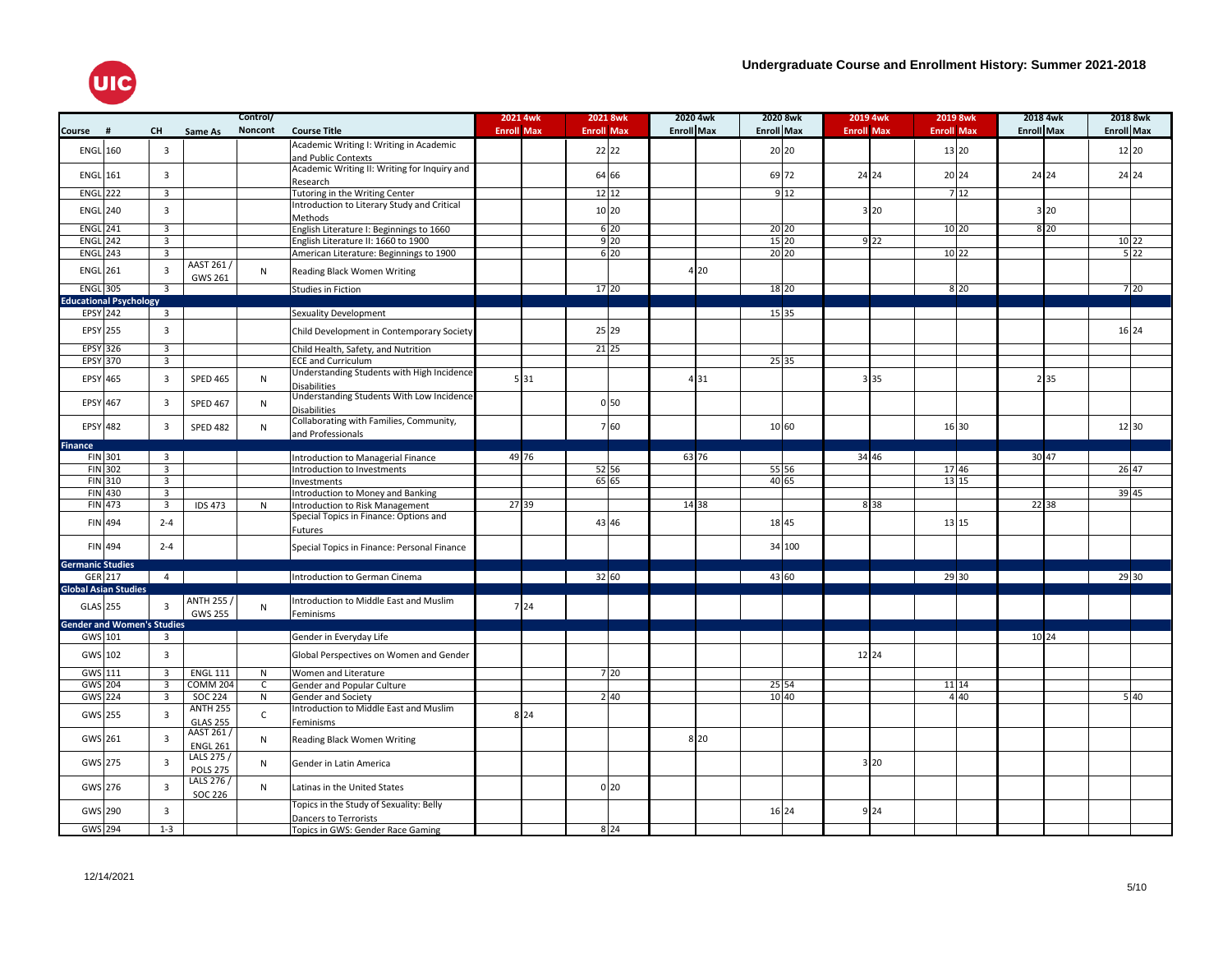

|                                          |                                  |                  | Control/     |                                                               | 2021 4wk          |                 | 2021 8wk          |                 | 2020 4wk          | 2020 8wk          |        | 2019 4wk          | 2019 8wk          |                   | 2018 4wk |                   | 2018 8wk        |
|------------------------------------------|----------------------------------|------------------|--------------|---------------------------------------------------------------|-------------------|-----------------|-------------------|-----------------|-------------------|-------------------|--------|-------------------|-------------------|-------------------|----------|-------------------|-----------------|
| Course<br>#                              | <b>CH</b>                        | Same As          | Noncont      | <b>Course Title</b>                                           | <b>Enroll Max</b> |                 | <b>Enroll Max</b> |                 | <b>Enroll Max</b> | <b>Enroll Max</b> |        | <b>Enroll Max</b> | <b>Enroll Max</b> | <b>Enroll Max</b> |          | <b>Enroll Max</b> |                 |
| $GWS$ 315                                | $\overline{\mathbf{3}}$          | <b>PSCH 315</b>  | N            | Psychology of Women and Gender                                |                   |                 |                   | 0 <sub>28</sub> |                   |                   |        |                   |                   |                   |          |                   | 0 <sub>50</sub> |
| <b>History</b>                           |                                  |                  |              |                                                               |                   |                 |                   |                 |                   |                   |        |                   |                   |                   |          |                   |                 |
| HIST 101                                 | $\overline{\mathbf{3}}$          |                  |              | Western Civilization Since 1648                               |                   |                 | 5460              |                 |                   |                   | 57 120 |                   | 49 60             |                   |          |                   | 55 60           |
| HIST 104                                 | $\overline{3}$                   |                  |              | Modern America: From Industrialization to                     |                   | 95 120          |                   |                 | 103 120           |                   |        | 57 60             |                   |                   | 12 30    |                   |                 |
|                                          |                                  |                  |              | Globalization                                                 |                   |                 |                   |                 |                   |                   |        |                   |                   |                   |          |                   |                 |
| <b>HIST 105</b>                          | $\overline{3}$                   | <b>INST 105</b>  | $\mathsf{C}$ | Global Transformations and the Rise of the                    |                   |                 | 41 60             |                 |                   | 57 110            |        |                   | 101 120           |                   |          |                   | 66 120          |
|                                          |                                  |                  |              | West Since 1000                                               |                   |                 |                   |                 |                   |                   |        |                   |                   |                   |          |                   |                 |
| <b>HIST 177</b>                          | $\overline{3}$                   | <b>RELS 177</b>  |              | Middle Eastern Civilization                                   |                   |                 | 21 40             |                 |                   | 24 60             |        |                   |                   |                   |          |                   |                 |
| HIST 235                                 | $\overline{3}$                   |                  |              | The Rise and Fall of Communism in Eastern                     |                   | 23 60           |                   |                 |                   |                   |        |                   |                   |                   |          |                   |                 |
|                                          |                                  |                  |              | Europe                                                        |                   |                 |                   |                 |                   |                   |        |                   |                   |                   |          |                   |                 |
| <b>HIST 242</b><br><b>HIST 249</b>       | $\overline{3}$<br>$\overline{3}$ | <b>AAST 242</b>  | $\mathsf{C}$ | Modern Africa<br>The American Civil War                       |                   |                 |                   |                 | 17 30             |                   |        |                   | 17 30             |                   |          |                   | 17 30           |
|                                          |                                  |                  |              | Topics in Social History: American History                    |                   |                 |                   |                 |                   |                   |        |                   |                   |                   |          |                   |                 |
| <b>HIST 281</b>                          | $\overline{3}$                   |                  |              | Through Film                                                  |                   |                 |                   |                 |                   |                   |        |                   |                   |                   | 9 2 4    |                   |                 |
| <b>HIST</b> 420                          | 3 or 4                           |                  |              | <b>Teaching the Social Sciences</b>                           |                   | 15 30           |                   |                 | 8 20              |                   |        |                   |                   |                   |          |                   |                 |
| <b>Human Nutrition</b>                   |                                  |                  |              |                                                               |                   |                 |                   |                 |                   |                   |        |                   |                   |                   |          |                   |                 |
| HN 110                                   | $\overline{3}$                   |                  |              | Foods                                                         |                   |                 | $22\,24$          |                 |                   | 32 33             |        |                   | 23 24             |                   |          |                   | 23 24           |
| HN 202                                   | 2                                |                  |              | Culture and Food                                              |                   |                 |                   |                 |                   |                   |        |                   |                   |                   |          |                   | 2040            |
| <b>Information and Decision Sciences</b> |                                  |                  |              |                                                               |                   |                 |                   |                 |                   |                   |        |                   |                   |                   |          |                   |                 |
| IDS 200                                  | $\overline{4}$                   |                  |              | Introduction to Management Information                        |                   |                 | 48 60             |                 |                   | 52 60             |        |                   | 14 60             |                   |          |                   | 16 60           |
|                                          |                                  |                  |              | Systems                                                       |                   |                 |                   |                 |                   |                   |        |                   |                   |                   |          |                   |                 |
| <b>IDS</b> 201                           | $\overline{\mathbf{3}}$          |                  |              | Introduction to Business Programming                          |                   |                 | 11 40             |                 |                   |                   | 340    |                   | 6 40              |                   |          |                   |                 |
| <b>IDS</b> 270                           | $\overline{4}$                   |                  |              | <b>Business Statistics I</b>                                  |                   |                 | 41 60             |                 |                   | 58 60             |        |                   | 26 38             |                   |          |                   | 33 38           |
| <b>IDS</b> 312                           | $\overline{3}$                   |                  |              | <b>Business Project Management</b>                            |                   |                 |                   |                 |                   |                   |        | 6 48              |                   |                   | 6 48     |                   |                 |
| <b>IDS</b> 331<br><b>IDS</b> 355         | $\overline{3}$<br>$\overline{3}$ |                  |              | <b>Business Analysis Using Spreadsheets</b>                   |                   |                 | 15 48<br>83 87    |                 |                   | 15 48<br>75 80    |        |                   | 8 4 8<br>36 60    |                   |          |                   |                 |
| IDS 371                                  | $\overline{3}$                   |                  |              | <b>Operations Management</b><br><b>Business Statistics II</b> |                   |                 | 47 48             |                 |                   | 26/48             |        |                   | 15 48             |                   |          |                   | 25 60<br>16 48  |
|                                          |                                  |                  |              |                                                               |                   |                 |                   |                 |                   |                   |        |                   |                   |                   |          |                   |                 |
| IDS 400                                  | 3 or 4                           |                  |              | Programming for Data Science in Business                      |                   |                 | 25 48             |                 |                   | 18 48             |        |                   |                   |                   |          |                   |                 |
| IDS 401                                  | 3 or 4                           |                  |              | <b>Business Object Programming Using Java</b>                 |                   |                 | 15 30             |                 |                   |                   |        |                   | 7 30              |                   |          |                   | 14 41           |
| IDS 410                                  | 3 or 4                           |                  |              | <b>Business Database Technology</b>                           |                   |                 | 42 48             |                 |                   | 26 48             |        |                   | 16 48             |                   |          |                   | 25 48           |
| $IDS$ 473                                | $\overline{\mathbf{3}}$          | <b>FIN 473</b>   | $\mathsf{C}$ | Introduction to Risk Management                               |                   | 8 3 9           |                   |                 | 6 38              |                   |        | 1 3 8             |                   |                   | 3 3 8    |                   |                 |
| <b>Industrial Engineering</b>            |                                  |                  |              |                                                               |                   |                 |                   |                 |                   |                   |        |                   |                   |                   |          |                   |                 |
| IE 342                                   | $\overline{\mathbf{3}}$          |                  |              | Probability and Statistics for Engineers                      |                   |                 | 51 55             |                 |                   | 47 55             |        |                   | 22 55             |                   |          |                   | 28 66           |
| <b>International Studies</b>             |                                  |                  |              |                                                               |                   |                 |                   |                 |                   |                   |        |                   |                   |                   |          |                   |                 |
| INST 105                                 | $\overline{3}$                   | <b>HIST 105</b>  | N            | Global Transformations and the Rise of the                    |                   |                 |                   | 8 5 3           |                   |                   | 8 110  |                   | 9 1 2 0           |                   |          |                   | 3 1 2 0         |
|                                          |                                  |                  |              | West Since 1000                                               |                   |                 |                   |                 |                   |                   |        |                   |                   |                   |          |                   |                 |
| INST 130                                 | $\overline{3}$                   | <b>POLS 130/</b> | N            | Introduction to Comparative Politics                          |                   | 0 <sub>30</sub> |                   |                 |                   |                   |        |                   |                   |                   |          |                   |                 |
|                                          |                                  | <b>LALS 130</b>  |              |                                                               |                   |                 |                   |                 |                   |                   |        |                   |                   |                   |          |                   |                 |
| <b>INST 184</b>                          | $\overline{3}$                   | <b>POLS 184</b>  | $\mathsf{N}$ | Introduction to International Relations                       |                   |                 |                   |                 |                   |                   |        | 4 2 4             |                   |                   |          |                   |                 |
| <b>INST 221</b>                          | $\overline{\mathbf{3}}$          | <b>ECON 221</b>  | $\mathsf{N}$ | Macroeconomics in the World Economy:                          |                   |                 |                   | 148             |                   |                   | 148    | 0 <sub>48</sub>   |                   |                   | 048      |                   |                 |
| <b>INST</b> 333                          | $\overline{\mathbf{3}}$          | <b>ECON 333</b>  |              | Theory and Applications                                       |                   |                 |                   | 0 <sup>48</sup> |                   |                   | 148    | 148               |                   |                   | 048      |                   |                 |
| <b>Italian</b>                           |                                  |                  | $\mathsf{N}$ | International Economics                                       |                   |                 |                   |                 |                   |                   |        |                   |                   |                   |          |                   |                 |
| <b>ITAL 280</b>                          | $\overline{\mathbf{3}}$          | <b>MOVI 280</b>  | C            | Italian and Italian American Cinema                           |                   |                 | 12 25             |                 |                   | 13 25             |        |                   |                   |                   |          |                   |                 |
| Kinesiology                              |                                  |                  |              |                                                               |                   |                 |                   |                 |                   |                   |        |                   |                   |                   |          |                   |                 |
| KN 253                                   | $\overline{4}$                   |                  |              | Human Anatomy and Physiology I                                |                   |                 | 29 30             |                 |                   | 22 25             |        |                   |                   |                   |          |                   |                 |
| <b>KN 254</b>                            | $\overline{4}$                   |                  |              | Human Anatomy and Physiology II                               |                   |                 | 20 25             |                 |                   | 13 25             |        |                   |                   |                   |          |                   |                 |
| KN 335                                   | $\overline{3}$                   |                  |              | <b>Exercise Psychology</b>                                    |                   |                 |                   |                 | 19 30             |                   |        | 30 30             |                   |                   | 24 30    |                   |                 |
| KN 337                                   | $\overline{3}$                   |                  |              | Psychology of Injury and Recovery                             |                   |                 |                   |                 |                   | 17 30             |        |                   | 24 30             |                   |          |                   | 17 30           |
| KN 345                                   | $\overline{3}$                   |                  |              | <b>Exercise Assessment and Programming</b>                    |                   |                 |                   | 8 2 4           |                   | $10\overline{24}$ |        | 12 24             |                   |                   | 5 2 4    |                   |                 |
| KN 352                                   | $\overline{4}$                   |                  |              | Physiology of Exercise                                        |                   |                 |                   | 9 <sub>20</sub> |                   |                   |        |                   | 14 20             |                   |          |                   | 16 20           |
| <b>Latin American and Latino Studies</b> |                                  |                  |              |                                                               |                   |                 |                   |                 |                   |                   |        |                   |                   |                   |          |                   |                 |
| LALS 101                                 | $\overline{\mathbf{3}}$          |                  |              | Introduction to Latin American Studies                        |                   |                 | 14 20             |                 |                   | 20 21             |        | 12 20             |                   |                   | 6 20     |                   |                 |
| LALS 102                                 | $\overline{3}$                   |                  |              | Introduction to Latino Studies                                |                   | 12 20           |                   |                 | 16 20             |                   |        |                   |                   |                   |          |                   |                 |
| LALS 225                                 | $\overline{3}$                   | <b>BLST 225/</b> | N            | Racial and Ethnic Groups                                      |                   |                 |                   | 0 <sub>40</sub> |                   |                   | 5 40   |                   | 9 40              |                   |          |                   | 4 40            |
|                                          | $\overline{3}$                   | <b>SOC 225</b>   |              |                                                               |                   |                 |                   |                 |                   |                   |        |                   |                   |                   |          |                   |                 |
| <b>LALS</b> 269                          |                                  |                  |              | Latin American Environmental Studies                          |                   |                 |                   | 520             |                   | 12 20             |        |                   |                   |                   |          |                   |                 |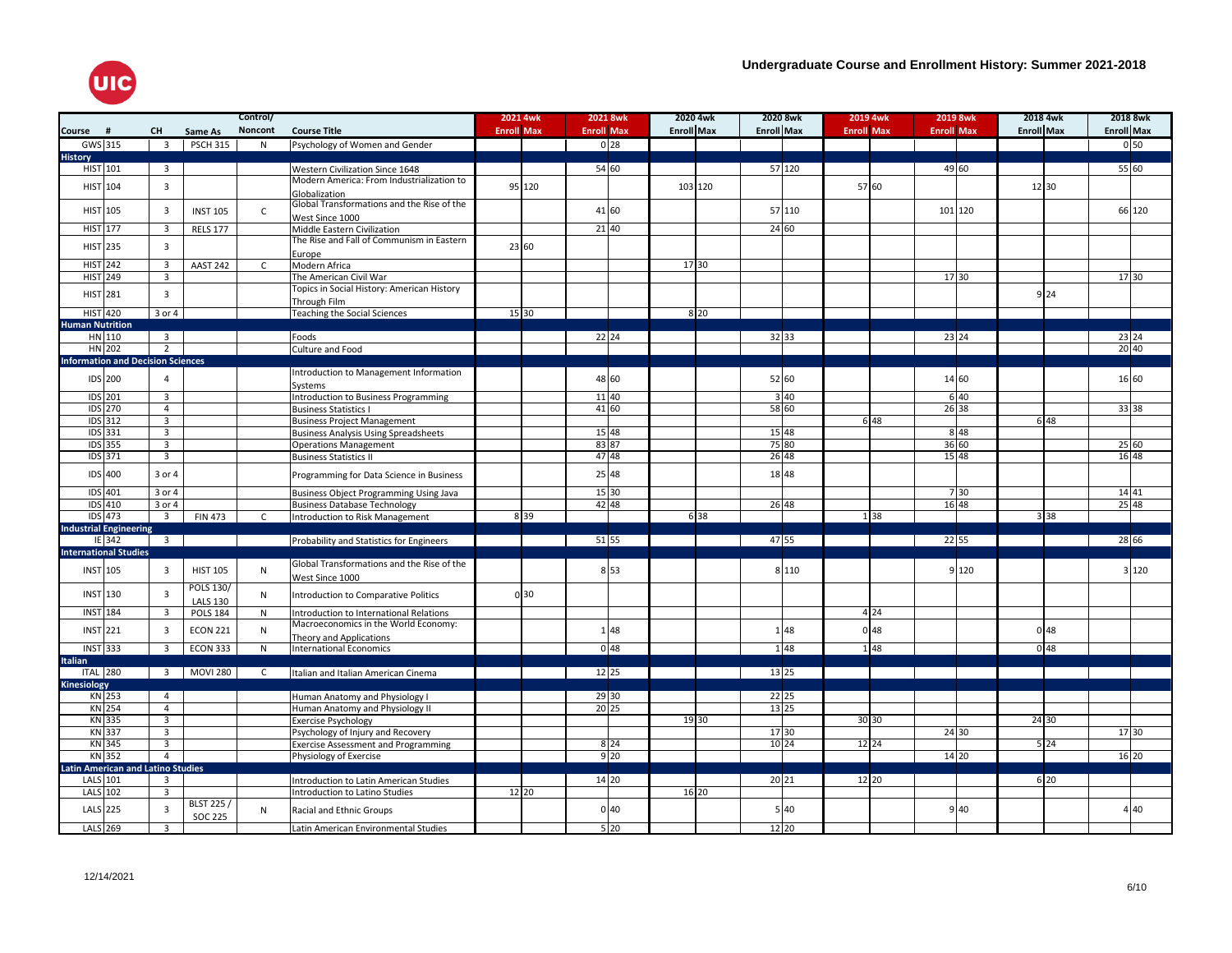

|                           |                                             |                          |                              | Control/     |                                                               | 2021 4wk           | 2021 8wk           | 2020 4wk          | 2020 8wk          | 2019 4wk          | 2019 8wk                  | 2018 4wk          | 2018 8wk                   |
|---------------------------|---------------------------------------------|--------------------------|------------------------------|--------------|---------------------------------------------------------------|--------------------|--------------------|-------------------|-------------------|-------------------|---------------------------|-------------------|----------------------------|
| Course                    | #                                           | <b>CH</b>                | Same As                      | Noncont      | <b>Course Title</b>                                           | <b>Enroll Max</b>  | <b>Enroll Max</b>  | <b>Enroll Max</b> | <b>Enroll Max</b> | <b>Enroll Max</b> | <b>Enroll Max</b>         | <b>Enroll Max</b> | <b>Enroll Max</b>          |
| LALS 275                  |                                             | $\overline{\mathbf{3}}$  | GWS 275 /<br><b>POLS 275</b> | C            | Gender in Latin America                                       |                    |                    |                   |                   | 3 20              |                           |                   |                            |
| LALS 276                  |                                             | $\overline{3}$           | GWS 276 /                    | $\mathsf{C}$ | Latinas in the United States                                  |                    | 9'20               |                   |                   |                   |                           |                   |                            |
|                           |                                             |                          | SOC 226                      |              |                                                               |                    |                    |                   |                   |                   |                           |                   |                            |
|                           | <b>Liberal Arts and Sciences</b><br>LAS 289 | $1 - 3$                  |                              |              | LAS Internship                                                |                    | 15 20              |                   | 10 20             |                   | 12 21                     |                   | 18 21                      |
| <b>Mathematics</b>        |                                             |                          |                              |              |                                                               |                    |                    |                   |                   |                   |                           |                   |                            |
| <b>MATH 110</b>           |                                             | $\overline{4}$           |                              |              | College Algebra                                               |                    | $\frac{22}{22}$    |                   | 21 25             |                   | $16\overline{24}$         |                   | $15\overline{\smash{)}25}$ |
| <b>MATH 118</b>           |                                             | $\overline{4}$           |                              |              | <b>Mathematical Reasoning</b>                                 |                    | $11\,25$           |                   | 24 25             |                   |                           |                   |                            |
| <b>MATH 121</b>           |                                             | $\overline{5}$           |                              |              | <b>Precalculus Mathematics</b>                                |                    | $\overline{25}$ 32 |                   | $22\,36$          |                   | 27 34                     |                   | 23 55                      |
| <b>MATH 125</b>           |                                             | $5\overline{5}$          |                              |              | Elementary Linear Algebra                                     |                    | 38 50              |                   | 36 44             | 5 20              | 17 19                     | 13 30             | $\boxed{11}$               |
| MATH 140                  |                                             | $\overline{4}$           |                              |              | Arithmetic and Algebraic Structures                           |                    |                    |                   | 8 <sup>20</sup>   |                   |                           |                   |                            |
| <b>MATH</b> 141           |                                             | $\overline{4}$           |                              |              | Algebraic and Geometric Structures                            |                    | 7 20               |                   |                   |                   |                           |                   |                            |
| <b>MATH 165</b>           |                                             | 5                        |                              |              | <b>Calculus for Business</b>                                  |                    | 34 36              |                   | 37 44             |                   | 32 36                     |                   | 29 30                      |
| <b>MATH 180</b>           |                                             | $\overline{4}$           |                              |              | Calculus I                                                    | 15 20              | 58 75              |                   | 74 80             | 23 23             | 44 45                     | 33 40             | 55 80                      |
| <b>MATH</b> 181           |                                             | $\overline{4}$           |                              |              | Calculus II                                                   |                    | 54 74              |                   | 82 88             |                   | 59 80                     |                   | 5260                       |
| <b>MATH 210</b>           |                                             | $\overline{3}$           |                              |              | Calculus III                                                  | 22 23              | 73 75              |                   | 99 100            |                   | 59 81                     |                   | 45 60                      |
| <b>MATH 220</b>           |                                             | 3                        |                              |              | Introduction to Differential Equations                        | 15 30              | 55 70              |                   | 94 100            | 21 21             | 32 40                     | 20 40             | 30 35                      |
| <b>MATH 310</b>           |                                             | $\overline{3}$           |                              |              | Applied Linear Algebra                                        | 29 30              | 56 59              |                   | 100 101           | 37 50             | 31 35                     | 47 55             | 33 33                      |
| <b>MATH 417</b>           |                                             | $3$ or $4$               |                              |              | Complex Analysis with Applications                            |                    | $16\overline{24}$  |                   | 13 24             |                   | 8 2 4                     |                   | 14 24                      |
|                           | <b>Mathematical Computer Science</b>        |                          |                              |              |                                                               |                    |                    |                   |                   |                   |                           |                   |                            |
| MCS 260<br><b>MCS</b> 401 |                                             | $\overline{4}$<br>3 or 4 | CS 401                       | $\mathsf{C}$ | Introduction to Computer Science<br>Computer Algorithms I     |                    | 14 30<br>22 170    |                   | 28 30<br>17 115   |                   | 13 15<br>12 61            |                   | 8 2 0<br>$5\overline{60}$  |
| <b>MCS</b> 471            |                                             | 3 or 4                   |                              |              | <b>Numerical Analysis</b>                                     |                    | 20 21              |                   | $16\,24$          |                   | $12$ 24                   |                   | 10 24                      |
|                           | <b>Mechanical Engineering</b>               |                          |                              |              |                                                               |                    |                    |                   |                   |                   |                           |                   |                            |
|                           | ME 205                                      | $\overline{\mathbf{3}}$  |                              |              | Introduction to Thermodynamics                                |                    | 22 60              |                   | 26 60             |                   | 21 60                     |                   | 19 60                      |
|                           | <b>ME</b> 210                               | $\overline{\mathbf{3}}$  |                              |              | <b>Engineering Dynamics</b>                                   |                    | 26 48              |                   | 36 48             |                   | 8 4 8                     |                   | 12 60                      |
|                           | ME 347                                      | $\overline{\mathbf{3}}$  |                              |              | Introduction to Computer-Aided Design                         |                    | 56 56              |                   | $51\overline{51}$ |                   | 45 50                     |                   | 43 50                      |
|                           | ME 428                                      | 3 or 4                   |                              |              | Numerical Methods in Mechanical<br>Engineering                |                    | 43 55              |                   | 45 55             |                   | 28 55                     |                   | 41 66                      |
| <b>Management</b>         |                                             |                          |                              |              |                                                               |                    |                    |                   |                   |                   |                           |                   |                            |
| MGMT 340                  |                                             | $\overline{3}$           |                              |              | Introduction to Organizations                                 | $\overline{11}$ 40 |                    | 39   40           |                   |                   |                           |                   |                            |
| <b>MGMT 350</b>           |                                             | $\overline{3}$           |                              |              | Business and Its External Environment                         |                    | 50 50              |                   | 42 45             |                   | 16 60                     |                   | 27 50                      |
| <b>MGMT</b> 452           |                                             | $\overline{3}$           |                              |              | Organizational Behavior                                       |                    | $28$ 28            |                   | 13 30             |                   | 9 30                      |                   | 19 30                      |
| <b>MGMT</b> 453           |                                             | $\overline{3}$           |                              |              | Human Resource Management                                     |                    | 15 28              |                   | 16 30             |                   | $\boxed{11}$ $\boxed{30}$ |                   | 8 30                       |
| MGMT 463                  |                                             | $\overline{3}$           |                              |              | Negotiation and Conflict Resolution                           |                    | 17 24              |                   | 22 24             |                   |                           |                   |                            |
| <b>MGMT</b> 495           |                                             | $\overline{4}$           |                              |              | Competitive Strategy                                          |                    | 62 110             |                   | 47 50             |                   | 47 48                     |                   | 44 48                      |
| Marketing                 |                                             |                          |                              |              |                                                               |                    |                    |                   |                   |                   |                           |                   |                            |
| MKTG 360                  |                                             | $\overline{\mathbf{3}}$  |                              |              | Introduction to Marketing                                     |                    | 31 35              |                   | 30 35             |                   | 17 30                     |                   | 11 24                      |
| <b>MKTG</b> 461           |                                             | 3                        |                              |              | Consumer Market Behavior                                      |                    | 25 25<br>25 25     |                   | 21 24             |                   | 4 2 4                     |                   | $12\overline{24}$          |
| <b>MKTG 462</b>           |                                             | $\overline{3}$           |                              |              | Marketing Research<br><b>Strategic Marketing Planning and</b> |                    |                    |                   | 16 24             |                   |                           |                   |                            |
| <b>MKTG</b> 465           |                                             | $\overline{3}$           |                              |              | Management                                                    |                    | 10 35              |                   | 14 35             |                   | 735                       |                   |                            |
| <b>MKTG</b> 469           |                                             | $\overline{\mathbf{3}}$  |                              |              | <b>Global Marketing</b>                                       |                    | 36 37              | 31 40             |                   |                   |                           |                   |                            |
| <b>MKTG</b> 494           |                                             | $1 - 4$                  |                              |              | Special Topics in Marketing                                   |                    |                    |                   |                   |                   | 0 <sub>20</sub>           |                   |                            |
| <b>Moving Image Arts</b>  |                                             |                          |                              |              |                                                               |                    |                    |                   |                   |                   |                           |                   |                            |
| <b>MOVI</b> 102           |                                             | $\overline{\mathbf{3}}$  | <b>ENGL 102</b>              | N            | Introduction to Film                                          |                    | 6 21               |                   |                   | 5 21              |                           | 4 2 1             |                            |
| <b>MOVI</b> 200           |                                             | $\overline{3}$           | <b>COMM 200</b>              | N            | <b>Communication Technologies</b>                             | 0 <sub>32</sub>    |                    |                   | 0 32              | 015               | 0 <sub>20</sub>           |                   | 0 <sup>20</sup>            |
| <b>MOVI</b> 280           |                                             | $\overline{3}$           | ITAL 280                     | $\mathsf{N}$ | Italian and Italian American Cinema                           |                    | 10 25              |                   | $9$ 25            |                   |                           |                   |                            |
| <b>Music</b>              |                                             |                          |                              |              |                                                               |                    |                    |                   |                   |                   |                           |                   |                            |
| MUS 100                   |                                             | $\overline{\mathbf{3}}$  |                              |              | Introduction to Music I                                       | 27 30              |                    | 33 36             |                   |                   | 27 30                     | 22 30             |                            |
| MUS 107                   |                                             | $\overline{\mathbf{3}}$  |                              |              | <b>Fundamentals of Music Theory</b>                           |                    |                    |                   |                   |                   |                           |                   | 930                        |
| <b>MUS</b> 114            |                                             | $\overline{3}$           |                              |              | Jazz History                                                  | 24 30              |                    | 36 36             |                   | 18 30             |                           |                   |                            |
| MUS 118                   |                                             | $\overline{3}$           |                              |              | American Popular Music since 1850                             | 33 33              |                    |                   |                   |                   |                           |                   |                            |
| <b>MUS 227</b>            |                                             | $\overline{3}$           |                              |              | Music Cultures of the World                                   |                    |                    |                   |                   |                   |                           | 14 30             |                            |
| <b>Neuroscience</b>       |                                             |                          |                              |              |                                                               |                    |                    |                   |                   |                   |                           |                   |                            |
| <b>NEUS 483</b>           |                                             | $\overline{4}$           | <b>BIOS 483</b>              |              | Neuroanatomy                                                  |                    | 018                |                   |                   |                   |                           |                   |                            |
|                           |                                             |                          | <b>PSCH 483</b>              |              |                                                               |                    |                    |                   |                   |                   |                           |                   |                            |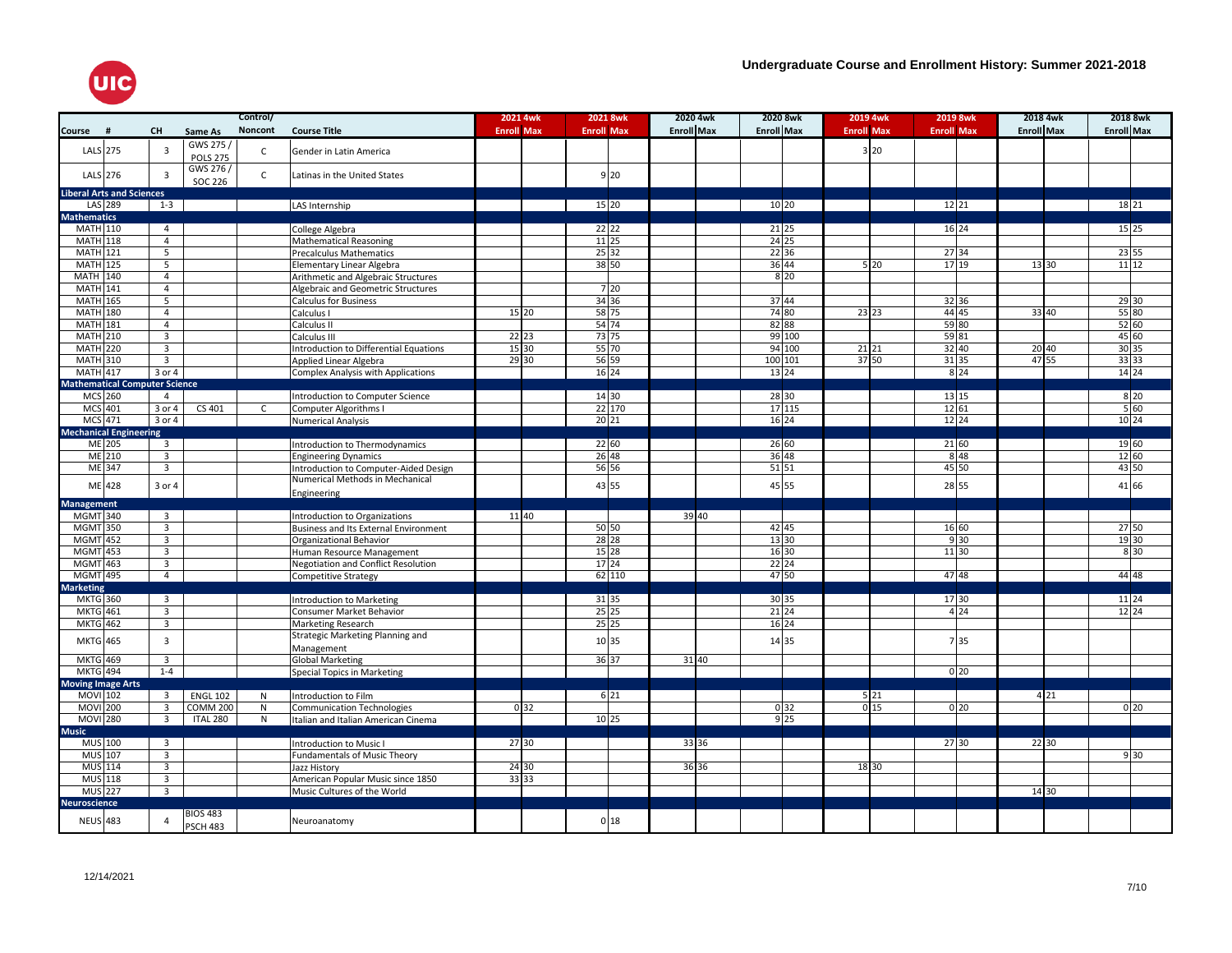

| <b>Enroll Max</b><br>Noncont<br><b>Enroll Max</b><br><b>Enroll Max</b><br><b>Enroll Max</b><br><b>Course</b><br>#<br>CH<br><b>Course Title</b><br><b>Enroll Max</b><br><b>Enroll Max</b><br><b>Enroll Max</b><br><b>Enroll Max</b><br>Same As<br><b>Public Administration</b><br>PA 490<br>$\overline{4}$<br>Field Experience in Public Administration<br>$1\overline{5}$<br>Philosophy<br>PHIL 100<br>$\overline{3}$<br>4 2 0<br>Introduction to Philosophy<br>$5\overline{20}$<br><b>PHIL</b> 101<br>$\overline{\mathbf{3}}$<br>32 40<br>18 20<br>13 20<br><b>Critical Thinking</b><br>36 40<br>12 20<br><b>PHIL 102</b><br>37 40<br>3<br>Introductory Logic<br>19 20<br>17 20<br>9 20<br>10 20<br>3 20<br><b>PHIL 107</b><br>$\overline{3}$<br>3 20<br>What is Art?<br>720<br>PHIL 110<br>3<br>Philosophy of Love and Sex<br>3 20<br>PHIL 115<br>$\overline{3}$<br>35 40<br>19 20<br>13 20<br>Death<br>720<br>$5\overline{20}$<br>12 20<br>PHIL 116<br>$\overline{3}$<br><b>Biomedical Ethics</b><br><b>Physics</b><br>715<br>810<br>PHYS 100<br>$\overline{3}$<br>510<br>6 10<br>Preparatory Physics<br>5268<br>PHYS 105<br>$\overline{4}$<br>47 68<br>Introductory Physics I - Lecture<br>51 72<br>48 72<br>PHYS 106<br>$\mathbf{1}$<br>Introductory Physics I - Laboratory<br><b>PHYS</b> 107<br>$\overline{4}$<br>29 40<br>30 40<br>Introductory Physics II - Lecture<br>30 40<br>28 40<br>PHYS 108<br>$\mathbf{1}$<br>Introductory Physics II - Laboratory<br><b>PHYS</b> 131<br>102 120<br>89 110<br>$\overline{4}$<br>Introductory Physics for Life Sciences I<br>PHYS 132<br>68 80<br>$\overline{4}$<br>Introductory Physics for Life Sciences II<br>79 80<br>91 96<br>49 52<br>PHYS 141<br>$\overline{4}$<br><b>General Physics I (Mechanics)</b><br>60 72<br>General Physics II (Electricity and<br>77 80<br>57 72<br>49 60<br>PHYS 142<br>$\overline{4}$<br>Magnetism)<br><b>Political Science</b><br>Introduction to American Government and<br>POLS 101<br>$\overline{3}$<br>26 40<br>13 25<br>Politics<br><b>INST 130/</b><br>$\overline{\mathbf{3}}$<br>15 30<br>POLS 130<br>$\mathsf{C}$<br>Introduction to Comparative Politics<br><b>LALS 130</b><br><b>POLS</b> 184<br>11 24<br><b>INST 184</b><br>$\mathsf{C}$<br>Introduction to International Relations<br><b>POLS</b> 210<br>$\overline{\mathbf{3}}$<br>11 20<br>15 20<br>Introduction to Urban Politics<br>LALS 275 /<br>$\overline{\mathbf{3}}$<br><b>POLS</b> 275<br>3 20<br>N<br>Gender in Latin America<br><b>GWS 275</b><br><b>POLS</b> 353<br>22 40<br>29 40<br>8 20<br>$\overline{\mathbf{3}}$<br>19 20<br>Constitutional Law<br><b>Public Policy</b><br><b>PPOL</b> 231<br>520<br>3 <sup>3</sup><br>The American Safety Net<br>Psychology<br><b>PSCH 100</b><br>77 120<br>96 160<br>92 120<br>61 220<br>$\overline{4}$<br>Introduction to Psychology<br>79 80<br>56 60<br>18 40<br><b>PSCH 210</b><br>$\overline{\mathbf{3}}$<br>27 40<br>61 61<br>39 60<br>Theories of Personality<br>56 60<br><b>PSCH 231</b><br>60 61<br>$\overline{3}$<br><b>Community Psychology</b><br>73 75<br>59 75<br>20 75<br><b>PSCH 242</b><br>$\overline{3}$<br>36 48<br>Introduction to Research in Psychology<br>$31 40$<br>19 40<br>52 60<br><b>PSCH 262</b><br>3<br><b>Behavioral Neuroscience</b><br>33 40<br>22 75<br><b>PSCH 270</b><br>80 80<br>64 66<br>$\overline{\mathbf{3}}$<br>Abnormal Psychology<br>Resilience: The Psychology of Positive<br>38 40<br>37 40<br><b>PSCH 271</b><br>3<br>Adaptation<br><b>PSCH 312</b><br>15 28<br>57 60<br>2140<br>$\overline{3}$<br>Social Psychology<br>9 <sup>24</sup><br><b>PSCH 315</b><br>$\overline{\mathbf{3}}$<br>GWS 315<br>Psychology of Women and Gender<br>7 50<br>$\mathsf{C}$<br>23 40<br>12 40<br><b>PSCH 320</b><br>$\overline{3}$<br>55 60<br>60 61<br>22 40<br>9 50<br>Developmental Psychology<br><b>PSCH 321</b><br>$\overline{\mathbf{3}}$<br>19 20<br>Laboratory in Developmental Psychology<br>18 40<br><b>PSCH 324</b><br>$\overline{3}$<br>7 40<br>Cultural Psychology<br><b>PSCH 340</b><br>5 30<br>$\overline{3}$<br><b>Psychological Testing</b><br>35 60<br><b>PSCH 343</b><br>52 60<br>56 60<br>30 60<br>$\overline{4}$<br>Statistical Methods in Behavioral Science<br><b>PSCH 352</b><br>$\overline{3}$<br>19 20<br>21 21<br>15 40<br>19 40<br>6 40<br>14 40<br><b>Cognition and Memory</b><br>$22\overline{25}$<br><b>PSCH 353</b><br>3<br>Laboratory in Cognition and Memory<br><b>PSCH 381</b><br>4 20<br>3<br>Psychology of Interviewing<br>Special Topics in Psychology: International<br><b>PSCH 394</b><br>10 20<br>$1 - 3$<br>Social Services, in Response to COVID-19<br>Special Topics in Psychology: Transitioning<br><b>PSCH 394</b><br>10 20<br>$1 - 3$ |  |  | Control/ |                       | 2021 4wk | 2021 8wk | 2020 4wk |  | 2020 8wk | 2019 4wk | 2019 8wk | 2018 4wk | 2018 8wk |  |
|----------------------------------------------------------------------------------------------------------------------------------------------------------------------------------------------------------------------------------------------------------------------------------------------------------------------------------------------------------------------------------------------------------------------------------------------------------------------------------------------------------------------------------------------------------------------------------------------------------------------------------------------------------------------------------------------------------------------------------------------------------------------------------------------------------------------------------------------------------------------------------------------------------------------------------------------------------------------------------------------------------------------------------------------------------------------------------------------------------------------------------------------------------------------------------------------------------------------------------------------------------------------------------------------------------------------------------------------------------------------------------------------------------------------------------------------------------------------------------------------------------------------------------------------------------------------------------------------------------------------------------------------------------------------------------------------------------------------------------------------------------------------------------------------------------------------------------------------------------------------------------------------------------------------------------------------------------------------------------------------------------------------------------------------------------------------------------------------------------------------------------------------------------------------------------------------------------------------------------------------------------------------------------------------------------------------------------------------------------------------------------------------------------------------------------------------------------------------------------------------------------------------------------------------------------------------------------------------------------------------------------------------------------------------------------------------------------------------------------------------------------------------------------------------------------------------------------------------------------------------------------------------------------------------------------------------------------------------------------------------------------------------------------------------------------------------------------------------------------------------------------------------------------------------------------------------------------------------------------------------------------------------------------------------------------------------------------------------------------------------------------------------------------------------------------------------------------------------------------------------------------------------------------------------------------------------------------------------------------------------------------------------------------------------------------------------------------------------------------------------------------------------------------------------------------------------------------------------------------------------------------------------------------------------------------------------------------------------------------------------------------------------------------------------------------------------------------------------------------------------------------------------------------------------------------------------------------------------------------------------------------------------------------------------------------------------------------------------------------------------------------------------------------------------------------------------------------------------------------------------------------------------------------------------------------------------------------------------------------------------------------------------------------------------------------------------------------------------|--|--|----------|-----------------------|----------|----------|----------|--|----------|----------|----------|----------|----------|--|
|                                                                                                                                                                                                                                                                                                                                                                                                                                                                                                                                                                                                                                                                                                                                                                                                                                                                                                                                                                                                                                                                                                                                                                                                                                                                                                                                                                                                                                                                                                                                                                                                                                                                                                                                                                                                                                                                                                                                                                                                                                                                                                                                                                                                                                                                                                                                                                                                                                                                                                                                                                                                                                                                                                                                                                                                                                                                                                                                                                                                                                                                                                                                                                                                                                                                                                                                                                                                                                                                                                                                                                                                                                                                                                                                                                                                                                                                                                                                                                                                                                                                                                                                                                                                                                                                                                                                                                                                                                                                                                                                                                                                                                                                                                                      |  |  |          |                       |          |          |          |  |          |          |          |          |          |  |
|                                                                                                                                                                                                                                                                                                                                                                                                                                                                                                                                                                                                                                                                                                                                                                                                                                                                                                                                                                                                                                                                                                                                                                                                                                                                                                                                                                                                                                                                                                                                                                                                                                                                                                                                                                                                                                                                                                                                                                                                                                                                                                                                                                                                                                                                                                                                                                                                                                                                                                                                                                                                                                                                                                                                                                                                                                                                                                                                                                                                                                                                                                                                                                                                                                                                                                                                                                                                                                                                                                                                                                                                                                                                                                                                                                                                                                                                                                                                                                                                                                                                                                                                                                                                                                                                                                                                                                                                                                                                                                                                                                                                                                                                                                                      |  |  |          |                       |          |          |          |  |          |          |          |          |          |  |
|                                                                                                                                                                                                                                                                                                                                                                                                                                                                                                                                                                                                                                                                                                                                                                                                                                                                                                                                                                                                                                                                                                                                                                                                                                                                                                                                                                                                                                                                                                                                                                                                                                                                                                                                                                                                                                                                                                                                                                                                                                                                                                                                                                                                                                                                                                                                                                                                                                                                                                                                                                                                                                                                                                                                                                                                                                                                                                                                                                                                                                                                                                                                                                                                                                                                                                                                                                                                                                                                                                                                                                                                                                                                                                                                                                                                                                                                                                                                                                                                                                                                                                                                                                                                                                                                                                                                                                                                                                                                                                                                                                                                                                                                                                                      |  |  |          |                       |          |          |          |  |          |          |          |          |          |  |
|                                                                                                                                                                                                                                                                                                                                                                                                                                                                                                                                                                                                                                                                                                                                                                                                                                                                                                                                                                                                                                                                                                                                                                                                                                                                                                                                                                                                                                                                                                                                                                                                                                                                                                                                                                                                                                                                                                                                                                                                                                                                                                                                                                                                                                                                                                                                                                                                                                                                                                                                                                                                                                                                                                                                                                                                                                                                                                                                                                                                                                                                                                                                                                                                                                                                                                                                                                                                                                                                                                                                                                                                                                                                                                                                                                                                                                                                                                                                                                                                                                                                                                                                                                                                                                                                                                                                                                                                                                                                                                                                                                                                                                                                                                                      |  |  |          |                       |          |          |          |  |          |          |          |          |          |  |
|                                                                                                                                                                                                                                                                                                                                                                                                                                                                                                                                                                                                                                                                                                                                                                                                                                                                                                                                                                                                                                                                                                                                                                                                                                                                                                                                                                                                                                                                                                                                                                                                                                                                                                                                                                                                                                                                                                                                                                                                                                                                                                                                                                                                                                                                                                                                                                                                                                                                                                                                                                                                                                                                                                                                                                                                                                                                                                                                                                                                                                                                                                                                                                                                                                                                                                                                                                                                                                                                                                                                                                                                                                                                                                                                                                                                                                                                                                                                                                                                                                                                                                                                                                                                                                                                                                                                                                                                                                                                                                                                                                                                                                                                                                                      |  |  |          |                       |          |          |          |  |          |          |          |          |          |  |
|                                                                                                                                                                                                                                                                                                                                                                                                                                                                                                                                                                                                                                                                                                                                                                                                                                                                                                                                                                                                                                                                                                                                                                                                                                                                                                                                                                                                                                                                                                                                                                                                                                                                                                                                                                                                                                                                                                                                                                                                                                                                                                                                                                                                                                                                                                                                                                                                                                                                                                                                                                                                                                                                                                                                                                                                                                                                                                                                                                                                                                                                                                                                                                                                                                                                                                                                                                                                                                                                                                                                                                                                                                                                                                                                                                                                                                                                                                                                                                                                                                                                                                                                                                                                                                                                                                                                                                                                                                                                                                                                                                                                                                                                                                                      |  |  |          |                       |          |          |          |  |          |          |          |          |          |  |
|                                                                                                                                                                                                                                                                                                                                                                                                                                                                                                                                                                                                                                                                                                                                                                                                                                                                                                                                                                                                                                                                                                                                                                                                                                                                                                                                                                                                                                                                                                                                                                                                                                                                                                                                                                                                                                                                                                                                                                                                                                                                                                                                                                                                                                                                                                                                                                                                                                                                                                                                                                                                                                                                                                                                                                                                                                                                                                                                                                                                                                                                                                                                                                                                                                                                                                                                                                                                                                                                                                                                                                                                                                                                                                                                                                                                                                                                                                                                                                                                                                                                                                                                                                                                                                                                                                                                                                                                                                                                                                                                                                                                                                                                                                                      |  |  |          |                       |          |          |          |  |          |          |          |          |          |  |
|                                                                                                                                                                                                                                                                                                                                                                                                                                                                                                                                                                                                                                                                                                                                                                                                                                                                                                                                                                                                                                                                                                                                                                                                                                                                                                                                                                                                                                                                                                                                                                                                                                                                                                                                                                                                                                                                                                                                                                                                                                                                                                                                                                                                                                                                                                                                                                                                                                                                                                                                                                                                                                                                                                                                                                                                                                                                                                                                                                                                                                                                                                                                                                                                                                                                                                                                                                                                                                                                                                                                                                                                                                                                                                                                                                                                                                                                                                                                                                                                                                                                                                                                                                                                                                                                                                                                                                                                                                                                                                                                                                                                                                                                                                                      |  |  |          |                       |          |          |          |  |          |          |          |          |          |  |
|                                                                                                                                                                                                                                                                                                                                                                                                                                                                                                                                                                                                                                                                                                                                                                                                                                                                                                                                                                                                                                                                                                                                                                                                                                                                                                                                                                                                                                                                                                                                                                                                                                                                                                                                                                                                                                                                                                                                                                                                                                                                                                                                                                                                                                                                                                                                                                                                                                                                                                                                                                                                                                                                                                                                                                                                                                                                                                                                                                                                                                                                                                                                                                                                                                                                                                                                                                                                                                                                                                                                                                                                                                                                                                                                                                                                                                                                                                                                                                                                                                                                                                                                                                                                                                                                                                                                                                                                                                                                                                                                                                                                                                                                                                                      |  |  |          |                       |          |          |          |  |          |          |          |          |          |  |
|                                                                                                                                                                                                                                                                                                                                                                                                                                                                                                                                                                                                                                                                                                                                                                                                                                                                                                                                                                                                                                                                                                                                                                                                                                                                                                                                                                                                                                                                                                                                                                                                                                                                                                                                                                                                                                                                                                                                                                                                                                                                                                                                                                                                                                                                                                                                                                                                                                                                                                                                                                                                                                                                                                                                                                                                                                                                                                                                                                                                                                                                                                                                                                                                                                                                                                                                                                                                                                                                                                                                                                                                                                                                                                                                                                                                                                                                                                                                                                                                                                                                                                                                                                                                                                                                                                                                                                                                                                                                                                                                                                                                                                                                                                                      |  |  |          |                       |          |          |          |  |          |          |          |          |          |  |
|                                                                                                                                                                                                                                                                                                                                                                                                                                                                                                                                                                                                                                                                                                                                                                                                                                                                                                                                                                                                                                                                                                                                                                                                                                                                                                                                                                                                                                                                                                                                                                                                                                                                                                                                                                                                                                                                                                                                                                                                                                                                                                                                                                                                                                                                                                                                                                                                                                                                                                                                                                                                                                                                                                                                                                                                                                                                                                                                                                                                                                                                                                                                                                                                                                                                                                                                                                                                                                                                                                                                                                                                                                                                                                                                                                                                                                                                                                                                                                                                                                                                                                                                                                                                                                                                                                                                                                                                                                                                                                                                                                                                                                                                                                                      |  |  |          |                       |          |          |          |  |          |          |          |          |          |  |
|                                                                                                                                                                                                                                                                                                                                                                                                                                                                                                                                                                                                                                                                                                                                                                                                                                                                                                                                                                                                                                                                                                                                                                                                                                                                                                                                                                                                                                                                                                                                                                                                                                                                                                                                                                                                                                                                                                                                                                                                                                                                                                                                                                                                                                                                                                                                                                                                                                                                                                                                                                                                                                                                                                                                                                                                                                                                                                                                                                                                                                                                                                                                                                                                                                                                                                                                                                                                                                                                                                                                                                                                                                                                                                                                                                                                                                                                                                                                                                                                                                                                                                                                                                                                                                                                                                                                                                                                                                                                                                                                                                                                                                                                                                                      |  |  |          |                       |          |          |          |  |          |          |          |          |          |  |
|                                                                                                                                                                                                                                                                                                                                                                                                                                                                                                                                                                                                                                                                                                                                                                                                                                                                                                                                                                                                                                                                                                                                                                                                                                                                                                                                                                                                                                                                                                                                                                                                                                                                                                                                                                                                                                                                                                                                                                                                                                                                                                                                                                                                                                                                                                                                                                                                                                                                                                                                                                                                                                                                                                                                                                                                                                                                                                                                                                                                                                                                                                                                                                                                                                                                                                                                                                                                                                                                                                                                                                                                                                                                                                                                                                                                                                                                                                                                                                                                                                                                                                                                                                                                                                                                                                                                                                                                                                                                                                                                                                                                                                                                                                                      |  |  |          |                       |          |          |          |  |          |          |          |          |          |  |
|                                                                                                                                                                                                                                                                                                                                                                                                                                                                                                                                                                                                                                                                                                                                                                                                                                                                                                                                                                                                                                                                                                                                                                                                                                                                                                                                                                                                                                                                                                                                                                                                                                                                                                                                                                                                                                                                                                                                                                                                                                                                                                                                                                                                                                                                                                                                                                                                                                                                                                                                                                                                                                                                                                                                                                                                                                                                                                                                                                                                                                                                                                                                                                                                                                                                                                                                                                                                                                                                                                                                                                                                                                                                                                                                                                                                                                                                                                                                                                                                                                                                                                                                                                                                                                                                                                                                                                                                                                                                                                                                                                                                                                                                                                                      |  |  |          |                       |          |          |          |  |          |          |          |          |          |  |
|                                                                                                                                                                                                                                                                                                                                                                                                                                                                                                                                                                                                                                                                                                                                                                                                                                                                                                                                                                                                                                                                                                                                                                                                                                                                                                                                                                                                                                                                                                                                                                                                                                                                                                                                                                                                                                                                                                                                                                                                                                                                                                                                                                                                                                                                                                                                                                                                                                                                                                                                                                                                                                                                                                                                                                                                                                                                                                                                                                                                                                                                                                                                                                                                                                                                                                                                                                                                                                                                                                                                                                                                                                                                                                                                                                                                                                                                                                                                                                                                                                                                                                                                                                                                                                                                                                                                                                                                                                                                                                                                                                                                                                                                                                                      |  |  |          |                       |          |          |          |  |          |          |          |          |          |  |
|                                                                                                                                                                                                                                                                                                                                                                                                                                                                                                                                                                                                                                                                                                                                                                                                                                                                                                                                                                                                                                                                                                                                                                                                                                                                                                                                                                                                                                                                                                                                                                                                                                                                                                                                                                                                                                                                                                                                                                                                                                                                                                                                                                                                                                                                                                                                                                                                                                                                                                                                                                                                                                                                                                                                                                                                                                                                                                                                                                                                                                                                                                                                                                                                                                                                                                                                                                                                                                                                                                                                                                                                                                                                                                                                                                                                                                                                                                                                                                                                                                                                                                                                                                                                                                                                                                                                                                                                                                                                                                                                                                                                                                                                                                                      |  |  |          |                       |          |          |          |  |          |          |          |          |          |  |
|                                                                                                                                                                                                                                                                                                                                                                                                                                                                                                                                                                                                                                                                                                                                                                                                                                                                                                                                                                                                                                                                                                                                                                                                                                                                                                                                                                                                                                                                                                                                                                                                                                                                                                                                                                                                                                                                                                                                                                                                                                                                                                                                                                                                                                                                                                                                                                                                                                                                                                                                                                                                                                                                                                                                                                                                                                                                                                                                                                                                                                                                                                                                                                                                                                                                                                                                                                                                                                                                                                                                                                                                                                                                                                                                                                                                                                                                                                                                                                                                                                                                                                                                                                                                                                                                                                                                                                                                                                                                                                                                                                                                                                                                                                                      |  |  |          |                       |          |          |          |  |          |          |          |          |          |  |
|                                                                                                                                                                                                                                                                                                                                                                                                                                                                                                                                                                                                                                                                                                                                                                                                                                                                                                                                                                                                                                                                                                                                                                                                                                                                                                                                                                                                                                                                                                                                                                                                                                                                                                                                                                                                                                                                                                                                                                                                                                                                                                                                                                                                                                                                                                                                                                                                                                                                                                                                                                                                                                                                                                                                                                                                                                                                                                                                                                                                                                                                                                                                                                                                                                                                                                                                                                                                                                                                                                                                                                                                                                                                                                                                                                                                                                                                                                                                                                                                                                                                                                                                                                                                                                                                                                                                                                                                                                                                                                                                                                                                                                                                                                                      |  |  |          |                       |          |          |          |  |          |          |          |          |          |  |
|                                                                                                                                                                                                                                                                                                                                                                                                                                                                                                                                                                                                                                                                                                                                                                                                                                                                                                                                                                                                                                                                                                                                                                                                                                                                                                                                                                                                                                                                                                                                                                                                                                                                                                                                                                                                                                                                                                                                                                                                                                                                                                                                                                                                                                                                                                                                                                                                                                                                                                                                                                                                                                                                                                                                                                                                                                                                                                                                                                                                                                                                                                                                                                                                                                                                                                                                                                                                                                                                                                                                                                                                                                                                                                                                                                                                                                                                                                                                                                                                                                                                                                                                                                                                                                                                                                                                                                                                                                                                                                                                                                                                                                                                                                                      |  |  |          |                       |          |          |          |  |          |          |          |          |          |  |
|                                                                                                                                                                                                                                                                                                                                                                                                                                                                                                                                                                                                                                                                                                                                                                                                                                                                                                                                                                                                                                                                                                                                                                                                                                                                                                                                                                                                                                                                                                                                                                                                                                                                                                                                                                                                                                                                                                                                                                                                                                                                                                                                                                                                                                                                                                                                                                                                                                                                                                                                                                                                                                                                                                                                                                                                                                                                                                                                                                                                                                                                                                                                                                                                                                                                                                                                                                                                                                                                                                                                                                                                                                                                                                                                                                                                                                                                                                                                                                                                                                                                                                                                                                                                                                                                                                                                                                                                                                                                                                                                                                                                                                                                                                                      |  |  |          |                       |          |          |          |  |          |          |          |          |          |  |
|                                                                                                                                                                                                                                                                                                                                                                                                                                                                                                                                                                                                                                                                                                                                                                                                                                                                                                                                                                                                                                                                                                                                                                                                                                                                                                                                                                                                                                                                                                                                                                                                                                                                                                                                                                                                                                                                                                                                                                                                                                                                                                                                                                                                                                                                                                                                                                                                                                                                                                                                                                                                                                                                                                                                                                                                                                                                                                                                                                                                                                                                                                                                                                                                                                                                                                                                                                                                                                                                                                                                                                                                                                                                                                                                                                                                                                                                                                                                                                                                                                                                                                                                                                                                                                                                                                                                                                                                                                                                                                                                                                                                                                                                                                                      |  |  |          |                       |          |          |          |  |          |          |          |          |          |  |
|                                                                                                                                                                                                                                                                                                                                                                                                                                                                                                                                                                                                                                                                                                                                                                                                                                                                                                                                                                                                                                                                                                                                                                                                                                                                                                                                                                                                                                                                                                                                                                                                                                                                                                                                                                                                                                                                                                                                                                                                                                                                                                                                                                                                                                                                                                                                                                                                                                                                                                                                                                                                                                                                                                                                                                                                                                                                                                                                                                                                                                                                                                                                                                                                                                                                                                                                                                                                                                                                                                                                                                                                                                                                                                                                                                                                                                                                                                                                                                                                                                                                                                                                                                                                                                                                                                                                                                                                                                                                                                                                                                                                                                                                                                                      |  |  |          |                       |          |          |          |  |          |          |          |          |          |  |
|                                                                                                                                                                                                                                                                                                                                                                                                                                                                                                                                                                                                                                                                                                                                                                                                                                                                                                                                                                                                                                                                                                                                                                                                                                                                                                                                                                                                                                                                                                                                                                                                                                                                                                                                                                                                                                                                                                                                                                                                                                                                                                                                                                                                                                                                                                                                                                                                                                                                                                                                                                                                                                                                                                                                                                                                                                                                                                                                                                                                                                                                                                                                                                                                                                                                                                                                                                                                                                                                                                                                                                                                                                                                                                                                                                                                                                                                                                                                                                                                                                                                                                                                                                                                                                                                                                                                                                                                                                                                                                                                                                                                                                                                                                                      |  |  |          |                       |          |          |          |  |          |          |          |          |          |  |
|                                                                                                                                                                                                                                                                                                                                                                                                                                                                                                                                                                                                                                                                                                                                                                                                                                                                                                                                                                                                                                                                                                                                                                                                                                                                                                                                                                                                                                                                                                                                                                                                                                                                                                                                                                                                                                                                                                                                                                                                                                                                                                                                                                                                                                                                                                                                                                                                                                                                                                                                                                                                                                                                                                                                                                                                                                                                                                                                                                                                                                                                                                                                                                                                                                                                                                                                                                                                                                                                                                                                                                                                                                                                                                                                                                                                                                                                                                                                                                                                                                                                                                                                                                                                                                                                                                                                                                                                                                                                                                                                                                                                                                                                                                                      |  |  |          |                       |          |          |          |  |          |          |          |          |          |  |
|                                                                                                                                                                                                                                                                                                                                                                                                                                                                                                                                                                                                                                                                                                                                                                                                                                                                                                                                                                                                                                                                                                                                                                                                                                                                                                                                                                                                                                                                                                                                                                                                                                                                                                                                                                                                                                                                                                                                                                                                                                                                                                                                                                                                                                                                                                                                                                                                                                                                                                                                                                                                                                                                                                                                                                                                                                                                                                                                                                                                                                                                                                                                                                                                                                                                                                                                                                                                                                                                                                                                                                                                                                                                                                                                                                                                                                                                                                                                                                                                                                                                                                                                                                                                                                                                                                                                                                                                                                                                                                                                                                                                                                                                                                                      |  |  |          |                       |          |          |          |  |          |          |          |          |          |  |
|                                                                                                                                                                                                                                                                                                                                                                                                                                                                                                                                                                                                                                                                                                                                                                                                                                                                                                                                                                                                                                                                                                                                                                                                                                                                                                                                                                                                                                                                                                                                                                                                                                                                                                                                                                                                                                                                                                                                                                                                                                                                                                                                                                                                                                                                                                                                                                                                                                                                                                                                                                                                                                                                                                                                                                                                                                                                                                                                                                                                                                                                                                                                                                                                                                                                                                                                                                                                                                                                                                                                                                                                                                                                                                                                                                                                                                                                                                                                                                                                                                                                                                                                                                                                                                                                                                                                                                                                                                                                                                                                                                                                                                                                                                                      |  |  |          |                       |          |          |          |  |          |          |          |          |          |  |
|                                                                                                                                                                                                                                                                                                                                                                                                                                                                                                                                                                                                                                                                                                                                                                                                                                                                                                                                                                                                                                                                                                                                                                                                                                                                                                                                                                                                                                                                                                                                                                                                                                                                                                                                                                                                                                                                                                                                                                                                                                                                                                                                                                                                                                                                                                                                                                                                                                                                                                                                                                                                                                                                                                                                                                                                                                                                                                                                                                                                                                                                                                                                                                                                                                                                                                                                                                                                                                                                                                                                                                                                                                                                                                                                                                                                                                                                                                                                                                                                                                                                                                                                                                                                                                                                                                                                                                                                                                                                                                                                                                                                                                                                                                                      |  |  |          |                       |          |          |          |  |          |          |          |          |          |  |
|                                                                                                                                                                                                                                                                                                                                                                                                                                                                                                                                                                                                                                                                                                                                                                                                                                                                                                                                                                                                                                                                                                                                                                                                                                                                                                                                                                                                                                                                                                                                                                                                                                                                                                                                                                                                                                                                                                                                                                                                                                                                                                                                                                                                                                                                                                                                                                                                                                                                                                                                                                                                                                                                                                                                                                                                                                                                                                                                                                                                                                                                                                                                                                                                                                                                                                                                                                                                                                                                                                                                                                                                                                                                                                                                                                                                                                                                                                                                                                                                                                                                                                                                                                                                                                                                                                                                                                                                                                                                                                                                                                                                                                                                                                                      |  |  |          |                       |          |          |          |  |          |          |          |          |          |  |
|                                                                                                                                                                                                                                                                                                                                                                                                                                                                                                                                                                                                                                                                                                                                                                                                                                                                                                                                                                                                                                                                                                                                                                                                                                                                                                                                                                                                                                                                                                                                                                                                                                                                                                                                                                                                                                                                                                                                                                                                                                                                                                                                                                                                                                                                                                                                                                                                                                                                                                                                                                                                                                                                                                                                                                                                                                                                                                                                                                                                                                                                                                                                                                                                                                                                                                                                                                                                                                                                                                                                                                                                                                                                                                                                                                                                                                                                                                                                                                                                                                                                                                                                                                                                                                                                                                                                                                                                                                                                                                                                                                                                                                                                                                                      |  |  |          |                       |          |          |          |  |          |          |          |          |          |  |
|                                                                                                                                                                                                                                                                                                                                                                                                                                                                                                                                                                                                                                                                                                                                                                                                                                                                                                                                                                                                                                                                                                                                                                                                                                                                                                                                                                                                                                                                                                                                                                                                                                                                                                                                                                                                                                                                                                                                                                                                                                                                                                                                                                                                                                                                                                                                                                                                                                                                                                                                                                                                                                                                                                                                                                                                                                                                                                                                                                                                                                                                                                                                                                                                                                                                                                                                                                                                                                                                                                                                                                                                                                                                                                                                                                                                                                                                                                                                                                                                                                                                                                                                                                                                                                                                                                                                                                                                                                                                                                                                                                                                                                                                                                                      |  |  |          |                       |          |          |          |  |          |          |          |          |          |  |
|                                                                                                                                                                                                                                                                                                                                                                                                                                                                                                                                                                                                                                                                                                                                                                                                                                                                                                                                                                                                                                                                                                                                                                                                                                                                                                                                                                                                                                                                                                                                                                                                                                                                                                                                                                                                                                                                                                                                                                                                                                                                                                                                                                                                                                                                                                                                                                                                                                                                                                                                                                                                                                                                                                                                                                                                                                                                                                                                                                                                                                                                                                                                                                                                                                                                                                                                                                                                                                                                                                                                                                                                                                                                                                                                                                                                                                                                                                                                                                                                                                                                                                                                                                                                                                                                                                                                                                                                                                                                                                                                                                                                                                                                                                                      |  |  |          |                       |          |          |          |  |          |          |          |          |          |  |
|                                                                                                                                                                                                                                                                                                                                                                                                                                                                                                                                                                                                                                                                                                                                                                                                                                                                                                                                                                                                                                                                                                                                                                                                                                                                                                                                                                                                                                                                                                                                                                                                                                                                                                                                                                                                                                                                                                                                                                                                                                                                                                                                                                                                                                                                                                                                                                                                                                                                                                                                                                                                                                                                                                                                                                                                                                                                                                                                                                                                                                                                                                                                                                                                                                                                                                                                                                                                                                                                                                                                                                                                                                                                                                                                                                                                                                                                                                                                                                                                                                                                                                                                                                                                                                                                                                                                                                                                                                                                                                                                                                                                                                                                                                                      |  |  |          |                       |          |          |          |  |          |          |          |          |          |  |
|                                                                                                                                                                                                                                                                                                                                                                                                                                                                                                                                                                                                                                                                                                                                                                                                                                                                                                                                                                                                                                                                                                                                                                                                                                                                                                                                                                                                                                                                                                                                                                                                                                                                                                                                                                                                                                                                                                                                                                                                                                                                                                                                                                                                                                                                                                                                                                                                                                                                                                                                                                                                                                                                                                                                                                                                                                                                                                                                                                                                                                                                                                                                                                                                                                                                                                                                                                                                                                                                                                                                                                                                                                                                                                                                                                                                                                                                                                                                                                                                                                                                                                                                                                                                                                                                                                                                                                                                                                                                                                                                                                                                                                                                                                                      |  |  |          |                       |          |          |          |  |          |          |          |          |          |  |
|                                                                                                                                                                                                                                                                                                                                                                                                                                                                                                                                                                                                                                                                                                                                                                                                                                                                                                                                                                                                                                                                                                                                                                                                                                                                                                                                                                                                                                                                                                                                                                                                                                                                                                                                                                                                                                                                                                                                                                                                                                                                                                                                                                                                                                                                                                                                                                                                                                                                                                                                                                                                                                                                                                                                                                                                                                                                                                                                                                                                                                                                                                                                                                                                                                                                                                                                                                                                                                                                                                                                                                                                                                                                                                                                                                                                                                                                                                                                                                                                                                                                                                                                                                                                                                                                                                                                                                                                                                                                                                                                                                                                                                                                                                                      |  |  |          |                       |          |          |          |  |          |          |          |          |          |  |
|                                                                                                                                                                                                                                                                                                                                                                                                                                                                                                                                                                                                                                                                                                                                                                                                                                                                                                                                                                                                                                                                                                                                                                                                                                                                                                                                                                                                                                                                                                                                                                                                                                                                                                                                                                                                                                                                                                                                                                                                                                                                                                                                                                                                                                                                                                                                                                                                                                                                                                                                                                                                                                                                                                                                                                                                                                                                                                                                                                                                                                                                                                                                                                                                                                                                                                                                                                                                                                                                                                                                                                                                                                                                                                                                                                                                                                                                                                                                                                                                                                                                                                                                                                                                                                                                                                                                                                                                                                                                                                                                                                                                                                                                                                                      |  |  |          |                       |          |          |          |  |          |          |          |          |          |  |
|                                                                                                                                                                                                                                                                                                                                                                                                                                                                                                                                                                                                                                                                                                                                                                                                                                                                                                                                                                                                                                                                                                                                                                                                                                                                                                                                                                                                                                                                                                                                                                                                                                                                                                                                                                                                                                                                                                                                                                                                                                                                                                                                                                                                                                                                                                                                                                                                                                                                                                                                                                                                                                                                                                                                                                                                                                                                                                                                                                                                                                                                                                                                                                                                                                                                                                                                                                                                                                                                                                                                                                                                                                                                                                                                                                                                                                                                                                                                                                                                                                                                                                                                                                                                                                                                                                                                                                                                                                                                                                                                                                                                                                                                                                                      |  |  |          |                       |          |          |          |  |          |          |          |          |          |  |
|                                                                                                                                                                                                                                                                                                                                                                                                                                                                                                                                                                                                                                                                                                                                                                                                                                                                                                                                                                                                                                                                                                                                                                                                                                                                                                                                                                                                                                                                                                                                                                                                                                                                                                                                                                                                                                                                                                                                                                                                                                                                                                                                                                                                                                                                                                                                                                                                                                                                                                                                                                                                                                                                                                                                                                                                                                                                                                                                                                                                                                                                                                                                                                                                                                                                                                                                                                                                                                                                                                                                                                                                                                                                                                                                                                                                                                                                                                                                                                                                                                                                                                                                                                                                                                                                                                                                                                                                                                                                                                                                                                                                                                                                                                                      |  |  |          |                       |          |          |          |  |          |          |          |          |          |  |
|                                                                                                                                                                                                                                                                                                                                                                                                                                                                                                                                                                                                                                                                                                                                                                                                                                                                                                                                                                                                                                                                                                                                                                                                                                                                                                                                                                                                                                                                                                                                                                                                                                                                                                                                                                                                                                                                                                                                                                                                                                                                                                                                                                                                                                                                                                                                                                                                                                                                                                                                                                                                                                                                                                                                                                                                                                                                                                                                                                                                                                                                                                                                                                                                                                                                                                                                                                                                                                                                                                                                                                                                                                                                                                                                                                                                                                                                                                                                                                                                                                                                                                                                                                                                                                                                                                                                                                                                                                                                                                                                                                                                                                                                                                                      |  |  |          |                       |          |          |          |  |          |          |          |          |          |  |
|                                                                                                                                                                                                                                                                                                                                                                                                                                                                                                                                                                                                                                                                                                                                                                                                                                                                                                                                                                                                                                                                                                                                                                                                                                                                                                                                                                                                                                                                                                                                                                                                                                                                                                                                                                                                                                                                                                                                                                                                                                                                                                                                                                                                                                                                                                                                                                                                                                                                                                                                                                                                                                                                                                                                                                                                                                                                                                                                                                                                                                                                                                                                                                                                                                                                                                                                                                                                                                                                                                                                                                                                                                                                                                                                                                                                                                                                                                                                                                                                                                                                                                                                                                                                                                                                                                                                                                                                                                                                                                                                                                                                                                                                                                                      |  |  |          |                       |          |          |          |  |          |          |          |          |          |  |
|                                                                                                                                                                                                                                                                                                                                                                                                                                                                                                                                                                                                                                                                                                                                                                                                                                                                                                                                                                                                                                                                                                                                                                                                                                                                                                                                                                                                                                                                                                                                                                                                                                                                                                                                                                                                                                                                                                                                                                                                                                                                                                                                                                                                                                                                                                                                                                                                                                                                                                                                                                                                                                                                                                                                                                                                                                                                                                                                                                                                                                                                                                                                                                                                                                                                                                                                                                                                                                                                                                                                                                                                                                                                                                                                                                                                                                                                                                                                                                                                                                                                                                                                                                                                                                                                                                                                                                                                                                                                                                                                                                                                                                                                                                                      |  |  |          |                       |          |          |          |  |          |          |          |          |          |  |
|                                                                                                                                                                                                                                                                                                                                                                                                                                                                                                                                                                                                                                                                                                                                                                                                                                                                                                                                                                                                                                                                                                                                                                                                                                                                                                                                                                                                                                                                                                                                                                                                                                                                                                                                                                                                                                                                                                                                                                                                                                                                                                                                                                                                                                                                                                                                                                                                                                                                                                                                                                                                                                                                                                                                                                                                                                                                                                                                                                                                                                                                                                                                                                                                                                                                                                                                                                                                                                                                                                                                                                                                                                                                                                                                                                                                                                                                                                                                                                                                                                                                                                                                                                                                                                                                                                                                                                                                                                                                                                                                                                                                                                                                                                                      |  |  |          |                       |          |          |          |  |          |          |          |          |          |  |
|                                                                                                                                                                                                                                                                                                                                                                                                                                                                                                                                                                                                                                                                                                                                                                                                                                                                                                                                                                                                                                                                                                                                                                                                                                                                                                                                                                                                                                                                                                                                                                                                                                                                                                                                                                                                                                                                                                                                                                                                                                                                                                                                                                                                                                                                                                                                                                                                                                                                                                                                                                                                                                                                                                                                                                                                                                                                                                                                                                                                                                                                                                                                                                                                                                                                                                                                                                                                                                                                                                                                                                                                                                                                                                                                                                                                                                                                                                                                                                                                                                                                                                                                                                                                                                                                                                                                                                                                                                                                                                                                                                                                                                                                                                                      |  |  |          |                       |          |          |          |  |          |          |          |          |          |  |
|                                                                                                                                                                                                                                                                                                                                                                                                                                                                                                                                                                                                                                                                                                                                                                                                                                                                                                                                                                                                                                                                                                                                                                                                                                                                                                                                                                                                                                                                                                                                                                                                                                                                                                                                                                                                                                                                                                                                                                                                                                                                                                                                                                                                                                                                                                                                                                                                                                                                                                                                                                                                                                                                                                                                                                                                                                                                                                                                                                                                                                                                                                                                                                                                                                                                                                                                                                                                                                                                                                                                                                                                                                                                                                                                                                                                                                                                                                                                                                                                                                                                                                                                                                                                                                                                                                                                                                                                                                                                                                                                                                                                                                                                                                                      |  |  |          |                       |          |          |          |  |          |          |          |          |          |  |
|                                                                                                                                                                                                                                                                                                                                                                                                                                                                                                                                                                                                                                                                                                                                                                                                                                                                                                                                                                                                                                                                                                                                                                                                                                                                                                                                                                                                                                                                                                                                                                                                                                                                                                                                                                                                                                                                                                                                                                                                                                                                                                                                                                                                                                                                                                                                                                                                                                                                                                                                                                                                                                                                                                                                                                                                                                                                                                                                                                                                                                                                                                                                                                                                                                                                                                                                                                                                                                                                                                                                                                                                                                                                                                                                                                                                                                                                                                                                                                                                                                                                                                                                                                                                                                                                                                                                                                                                                                                                                                                                                                                                                                                                                                                      |  |  |          |                       |          |          |          |  |          |          |          |          |          |  |
|                                                                                                                                                                                                                                                                                                                                                                                                                                                                                                                                                                                                                                                                                                                                                                                                                                                                                                                                                                                                                                                                                                                                                                                                                                                                                                                                                                                                                                                                                                                                                                                                                                                                                                                                                                                                                                                                                                                                                                                                                                                                                                                                                                                                                                                                                                                                                                                                                                                                                                                                                                                                                                                                                                                                                                                                                                                                                                                                                                                                                                                                                                                                                                                                                                                                                                                                                                                                                                                                                                                                                                                                                                                                                                                                                                                                                                                                                                                                                                                                                                                                                                                                                                                                                                                                                                                                                                                                                                                                                                                                                                                                                                                                                                                      |  |  |          |                       |          |          |          |  |          |          |          |          |          |  |
|                                                                                                                                                                                                                                                                                                                                                                                                                                                                                                                                                                                                                                                                                                                                                                                                                                                                                                                                                                                                                                                                                                                                                                                                                                                                                                                                                                                                                                                                                                                                                                                                                                                                                                                                                                                                                                                                                                                                                                                                                                                                                                                                                                                                                                                                                                                                                                                                                                                                                                                                                                                                                                                                                                                                                                                                                                                                                                                                                                                                                                                                                                                                                                                                                                                                                                                                                                                                                                                                                                                                                                                                                                                                                                                                                                                                                                                                                                                                                                                                                                                                                                                                                                                                                                                                                                                                                                                                                                                                                                                                                                                                                                                                                                                      |  |  |          |                       |          |          |          |  |          |          |          |          |          |  |
|                                                                                                                                                                                                                                                                                                                                                                                                                                                                                                                                                                                                                                                                                                                                                                                                                                                                                                                                                                                                                                                                                                                                                                                                                                                                                                                                                                                                                                                                                                                                                                                                                                                                                                                                                                                                                                                                                                                                                                                                                                                                                                                                                                                                                                                                                                                                                                                                                                                                                                                                                                                                                                                                                                                                                                                                                                                                                                                                                                                                                                                                                                                                                                                                                                                                                                                                                                                                                                                                                                                                                                                                                                                                                                                                                                                                                                                                                                                                                                                                                                                                                                                                                                                                                                                                                                                                                                                                                                                                                                                                                                                                                                                                                                                      |  |  |          |                       |          |          |          |  |          |          |          |          |          |  |
|                                                                                                                                                                                                                                                                                                                                                                                                                                                                                                                                                                                                                                                                                                                                                                                                                                                                                                                                                                                                                                                                                                                                                                                                                                                                                                                                                                                                                                                                                                                                                                                                                                                                                                                                                                                                                                                                                                                                                                                                                                                                                                                                                                                                                                                                                                                                                                                                                                                                                                                                                                                                                                                                                                                                                                                                                                                                                                                                                                                                                                                                                                                                                                                                                                                                                                                                                                                                                                                                                                                                                                                                                                                                                                                                                                                                                                                                                                                                                                                                                                                                                                                                                                                                                                                                                                                                                                                                                                                                                                                                                                                                                                                                                                                      |  |  |          |                       |          |          |          |  |          |          |          |          |          |  |
|                                                                                                                                                                                                                                                                                                                                                                                                                                                                                                                                                                                                                                                                                                                                                                                                                                                                                                                                                                                                                                                                                                                                                                                                                                                                                                                                                                                                                                                                                                                                                                                                                                                                                                                                                                                                                                                                                                                                                                                                                                                                                                                                                                                                                                                                                                                                                                                                                                                                                                                                                                                                                                                                                                                                                                                                                                                                                                                                                                                                                                                                                                                                                                                                                                                                                                                                                                                                                                                                                                                                                                                                                                                                                                                                                                                                                                                                                                                                                                                                                                                                                                                                                                                                                                                                                                                                                                                                                                                                                                                                                                                                                                                                                                                      |  |  |          |                       |          |          |          |  |          |          |          |          |          |  |
|                                                                                                                                                                                                                                                                                                                                                                                                                                                                                                                                                                                                                                                                                                                                                                                                                                                                                                                                                                                                                                                                                                                                                                                                                                                                                                                                                                                                                                                                                                                                                                                                                                                                                                                                                                                                                                                                                                                                                                                                                                                                                                                                                                                                                                                                                                                                                                                                                                                                                                                                                                                                                                                                                                                                                                                                                                                                                                                                                                                                                                                                                                                                                                                                                                                                                                                                                                                                                                                                                                                                                                                                                                                                                                                                                                                                                                                                                                                                                                                                                                                                                                                                                                                                                                                                                                                                                                                                                                                                                                                                                                                                                                                                                                                      |  |  |          |                       |          |          |          |  |          |          |          |          |          |  |
|                                                                                                                                                                                                                                                                                                                                                                                                                                                                                                                                                                                                                                                                                                                                                                                                                                                                                                                                                                                                                                                                                                                                                                                                                                                                                                                                                                                                                                                                                                                                                                                                                                                                                                                                                                                                                                                                                                                                                                                                                                                                                                                                                                                                                                                                                                                                                                                                                                                                                                                                                                                                                                                                                                                                                                                                                                                                                                                                                                                                                                                                                                                                                                                                                                                                                                                                                                                                                                                                                                                                                                                                                                                                                                                                                                                                                                                                                                                                                                                                                                                                                                                                                                                                                                                                                                                                                                                                                                                                                                                                                                                                                                                                                                                      |  |  |          |                       |          |          |          |  |          |          |          |          |          |  |
|                                                                                                                                                                                                                                                                                                                                                                                                                                                                                                                                                                                                                                                                                                                                                                                                                                                                                                                                                                                                                                                                                                                                                                                                                                                                                                                                                                                                                                                                                                                                                                                                                                                                                                                                                                                                                                                                                                                                                                                                                                                                                                                                                                                                                                                                                                                                                                                                                                                                                                                                                                                                                                                                                                                                                                                                                                                                                                                                                                                                                                                                                                                                                                                                                                                                                                                                                                                                                                                                                                                                                                                                                                                                                                                                                                                                                                                                                                                                                                                                                                                                                                                                                                                                                                                                                                                                                                                                                                                                                                                                                                                                                                                                                                                      |  |  |          |                       |          |          |          |  |          |          |          |          |          |  |
|                                                                                                                                                                                                                                                                                                                                                                                                                                                                                                                                                                                                                                                                                                                                                                                                                                                                                                                                                                                                                                                                                                                                                                                                                                                                                                                                                                                                                                                                                                                                                                                                                                                                                                                                                                                                                                                                                                                                                                                                                                                                                                                                                                                                                                                                                                                                                                                                                                                                                                                                                                                                                                                                                                                                                                                                                                                                                                                                                                                                                                                                                                                                                                                                                                                                                                                                                                                                                                                                                                                                                                                                                                                                                                                                                                                                                                                                                                                                                                                                                                                                                                                                                                                                                                                                                                                                                                                                                                                                                                                                                                                                                                                                                                                      |  |  |          |                       |          |          |          |  |          |          |          |          |          |  |
|                                                                                                                                                                                                                                                                                                                                                                                                                                                                                                                                                                                                                                                                                                                                                                                                                                                                                                                                                                                                                                                                                                                                                                                                                                                                                                                                                                                                                                                                                                                                                                                                                                                                                                                                                                                                                                                                                                                                                                                                                                                                                                                                                                                                                                                                                                                                                                                                                                                                                                                                                                                                                                                                                                                                                                                                                                                                                                                                                                                                                                                                                                                                                                                                                                                                                                                                                                                                                                                                                                                                                                                                                                                                                                                                                                                                                                                                                                                                                                                                                                                                                                                                                                                                                                                                                                                                                                                                                                                                                                                                                                                                                                                                                                                      |  |  |          |                       |          |          |          |  |          |          |          |          |          |  |
|                                                                                                                                                                                                                                                                                                                                                                                                                                                                                                                                                                                                                                                                                                                                                                                                                                                                                                                                                                                                                                                                                                                                                                                                                                                                                                                                                                                                                                                                                                                                                                                                                                                                                                                                                                                                                                                                                                                                                                                                                                                                                                                                                                                                                                                                                                                                                                                                                                                                                                                                                                                                                                                                                                                                                                                                                                                                                                                                                                                                                                                                                                                                                                                                                                                                                                                                                                                                                                                                                                                                                                                                                                                                                                                                                                                                                                                                                                                                                                                                                                                                                                                                                                                                                                                                                                                                                                                                                                                                                                                                                                                                                                                                                                                      |  |  |          |                       |          |          |          |  |          |          |          |          |          |  |
|                                                                                                                                                                                                                                                                                                                                                                                                                                                                                                                                                                                                                                                                                                                                                                                                                                                                                                                                                                                                                                                                                                                                                                                                                                                                                                                                                                                                                                                                                                                                                                                                                                                                                                                                                                                                                                                                                                                                                                                                                                                                                                                                                                                                                                                                                                                                                                                                                                                                                                                                                                                                                                                                                                                                                                                                                                                                                                                                                                                                                                                                                                                                                                                                                                                                                                                                                                                                                                                                                                                                                                                                                                                                                                                                                                                                                                                                                                                                                                                                                                                                                                                                                                                                                                                                                                                                                                                                                                                                                                                                                                                                                                                                                                                      |  |  |          |                       |          |          |          |  |          |          |          |          |          |  |
|                                                                                                                                                                                                                                                                                                                                                                                                                                                                                                                                                                                                                                                                                                                                                                                                                                                                                                                                                                                                                                                                                                                                                                                                                                                                                                                                                                                                                                                                                                                                                                                                                                                                                                                                                                                                                                                                                                                                                                                                                                                                                                                                                                                                                                                                                                                                                                                                                                                                                                                                                                                                                                                                                                                                                                                                                                                                                                                                                                                                                                                                                                                                                                                                                                                                                                                                                                                                                                                                                                                                                                                                                                                                                                                                                                                                                                                                                                                                                                                                                                                                                                                                                                                                                                                                                                                                                                                                                                                                                                                                                                                                                                                                                                                      |  |  |          |                       |          |          |          |  |          |          |          |          |          |  |
|                                                                                                                                                                                                                                                                                                                                                                                                                                                                                                                                                                                                                                                                                                                                                                                                                                                                                                                                                                                                                                                                                                                                                                                                                                                                                                                                                                                                                                                                                                                                                                                                                                                                                                                                                                                                                                                                                                                                                                                                                                                                                                                                                                                                                                                                                                                                                                                                                                                                                                                                                                                                                                                                                                                                                                                                                                                                                                                                                                                                                                                                                                                                                                                                                                                                                                                                                                                                                                                                                                                                                                                                                                                                                                                                                                                                                                                                                                                                                                                                                                                                                                                                                                                                                                                                                                                                                                                                                                                                                                                                                                                                                                                                                                                      |  |  |          |                       |          |          |          |  |          |          |          |          |          |  |
|                                                                                                                                                                                                                                                                                                                                                                                                                                                                                                                                                                                                                                                                                                                                                                                                                                                                                                                                                                                                                                                                                                                                                                                                                                                                                                                                                                                                                                                                                                                                                                                                                                                                                                                                                                                                                                                                                                                                                                                                                                                                                                                                                                                                                                                                                                                                                                                                                                                                                                                                                                                                                                                                                                                                                                                                                                                                                                                                                                                                                                                                                                                                                                                                                                                                                                                                                                                                                                                                                                                                                                                                                                                                                                                                                                                                                                                                                                                                                                                                                                                                                                                                                                                                                                                                                                                                                                                                                                                                                                                                                                                                                                                                                                                      |  |  |          | to a Virtual Exchange |          |          |          |  |          |          |          |          |          |  |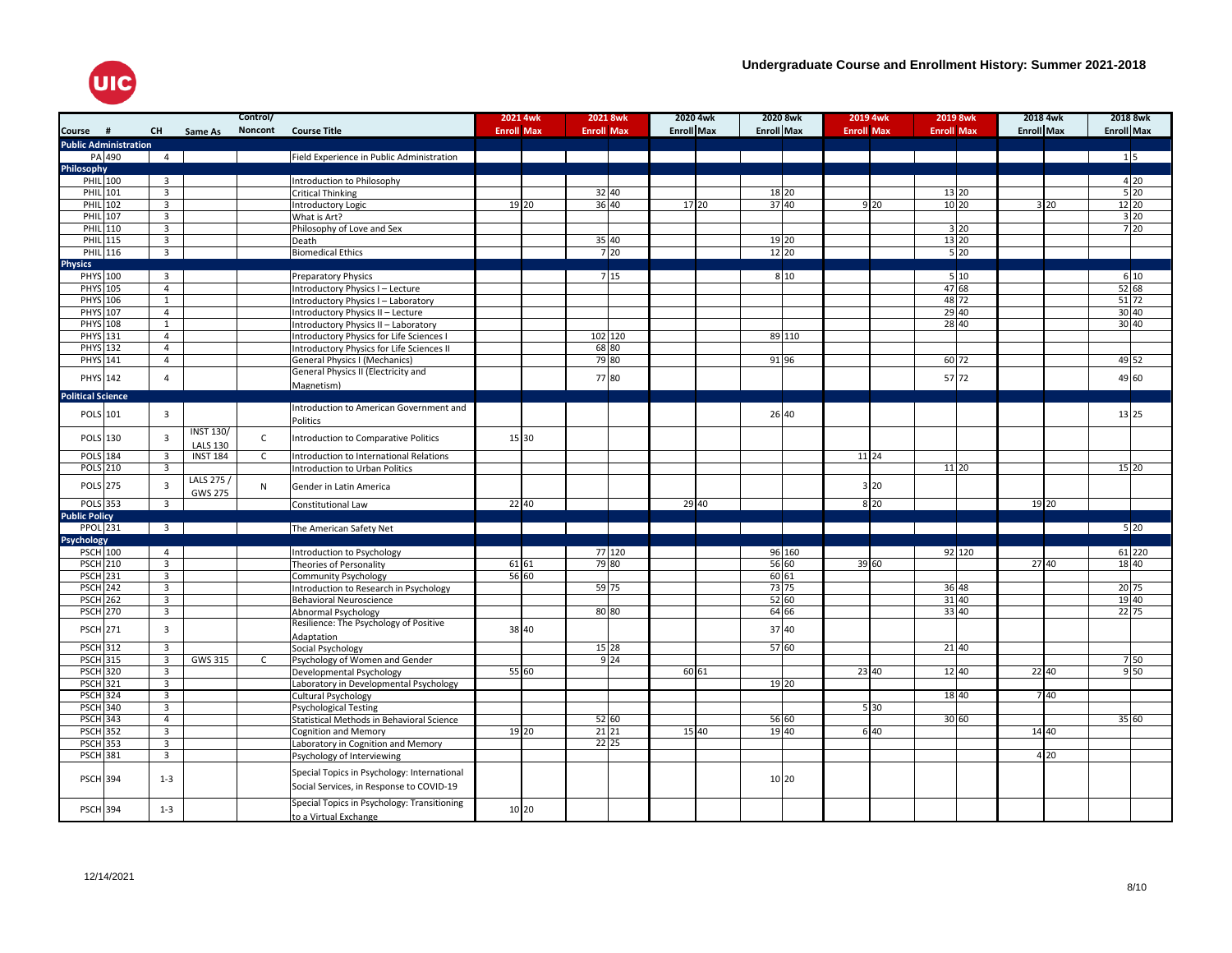

|                                  |                |                         |                                     | Control/     |                                                                   | 2021 4wk          | 2021 8wk           | 2020 4wk          |                   | 2020 8wk | 2019 4wk          | 2019 8wk          | 2018 4wk          | 2018 8wk          |
|----------------------------------|----------------|-------------------------|-------------------------------------|--------------|-------------------------------------------------------------------|-------------------|--------------------|-------------------|-------------------|----------|-------------------|-------------------|-------------------|-------------------|
| Course                           | #              | <b>CH</b>               | Same As                             | Noncont      | <b>Course Title</b>                                               | <b>Enroll Max</b> | <b>Enroll Max</b>  | <b>Enroll Max</b> | <b>Enroll Max</b> |          | <b>Enroll Max</b> | <b>Enroll Max</b> | <b>Enroll Max</b> | <b>Enroll Max</b> |
| <b>PSCH 483</b>                  |                | $\overline{4}$          | <b>BIOS 483</b><br><b>NEUS 483</b>  | N            | Neuroanatomy                                                      |                   | 1 18               |                   |                   |          |                   |                   |                   |                   |
| <b>Public Health</b>             |                |                         |                                     |              |                                                                   |                   |                    |                   |                   |          |                   |                   |                   |                   |
| <b>PUBH</b> 100                  |                | $\overline{3}$          |                                     |              | Health and the Public                                             |                   | 35 40              |                   |                   |          |                   | 18 32             |                   | 12 40             |
| <b>PUBH 110</b>                  |                | $\overline{\mathbf{3}}$ |                                     |              | <b>Global Societies</b>                                           |                   | 20 40              |                   |                   | 29 32    |                   |                   |                   |                   |
| <b>PUBH</b> 120                  |                | $\overline{3}$          |                                     |              | Public Health and the Study of Disease and<br>Epidemics           |                   | 5 40               |                   |                   | 24 40    |                   |                   |                   |                   |
| PUBH 393                         |                | $\overline{3}$          |                                     |              | Public Health Fieldwork                                           |                   |                    |                   |                   |          |                   |                   | $1\vert 5$        | 8 2 0             |
| <b>Religious Studies</b>         |                |                         |                                     |              |                                                                   |                   |                    |                   |                   |          |                   |                   |                   |                   |
| <b>RELS</b> 177                  |                |                         | 3 HIST 177                          |              | Middle Eastern Civilization                                       |                   | 7 40               |                   |                   | 11 60    |                   |                   |                   |                   |
|                                  |                |                         |                                     |              |                                                                   |                   |                    |                   |                   |          |                   |                   |                   |                   |
| <b>Sociology</b>                 | SOC 100        | $\overline{\mathbf{3}}$ |                                     |              |                                                                   |                   | 36 40              |                   |                   |          | 28 40             |                   | 18 40             |                   |
|                                  |                |                         |                                     |              | Introduction to Sociology                                         |                   |                    |                   |                   |          |                   |                   |                   |                   |
|                                  | SOC 105        | $\overline{3}$          |                                     |              | Social Problems                                                   |                   | 31 40              |                   |                   | 46 50    |                   | 15 40             |                   | 24 40             |
|                                  | SOC 212        | $\overline{3}$          |                                     |              | Human Sexuality: Social Perspectives                              |                   | 13 40              |                   |                   | 22 40    |                   |                   |                   | 13 40<br>740      |
|                                  | SOC 224        | $\overline{\mathbf{3}}$ | <b>GWS 224</b>                      | C            | Gender and Society                                                |                   | 540                |                   |                   | 10 40    |                   | 9 4 0             |                   |                   |
|                                  | SOC 225        | $\overline{3}$          | <b>BLST 225/</b><br><b>LALS 225</b> | $\mathsf{C}$ | Racial and Ethnic Groups                                          |                   | 8 4 0              |                   |                   | 11 40    |                   | 14 40             |                   | 9 4 0             |
|                                  | $SOC$ 226      | $\overline{\mathbf{3}}$ | GWS 276 /<br><b>LALS 276</b>        | N            | Latinas in the United States                                      |                   | 15 24              |                   |                   |          |                   |                   |                   |                   |
| SOC 231                          |                | $\overline{\mathbf{3}}$ | <b>CLJ 220</b>                      | N            | Criminology                                                       |                   | 2 3 0              |                   |                   |          |                   |                   |                   | 0 <sup>30</sup>   |
|                                  | $SOC$ 426      | 3 or 4                  |                                     |              | Special Topics: Inequality                                        |                   | $\overline{15}$ 30 |                   |                   |          |                   |                   |                   |                   |
|                                  | $SOC$ 426      | 3 or 4                  |                                     |              | Special Topics: Race, Gender, and the<br>Carceral Society         |                   |                    |                   |                   | 15 30    |                   |                   |                   |                   |
|                                  | SOC 445        | 3 or 4                  |                                     |              | Sociology of the Family                                           |                   |                    |                   |                   |          |                   | 12 30             |                   | 13 30             |
| <b>Spanish</b>                   |                |                         |                                     |              |                                                                   |                   |                    |                   |                   |          |                   |                   |                   |                   |
| SPAN 102                         |                | $\overline{4}$          |                                     |              | <b>Elementary Spanish II</b>                                      |                   | 16 16              |                   |                   |          |                   | 18 20             |                   | 12 40             |
| <b>SPAN 103</b>                  |                | $\overline{4}$          |                                     |              | Intermediate Spanish I                                            | 16 16             | 23 32              |                   |                   | 32 34    | 11 20             | 26 40             | 18 40             | 16 40             |
| <b>SPAN 104</b>                  |                | $\overline{4}$          |                                     |              | Intermediate Spanish II                                           | 18 18             | 36 36              |                   |                   | 37 48    | 16 20             | 28 40             | $20\overline{40}$ | 21 40             |
| <b>SPAN 114</b>                  |                | $\overline{4}$          |                                     |              | Spanish for Bilinguals II                                         |                   | 13 18              |                   |                   | 10 18    |                   | $10 20$           |                   | 12 20             |
| <b>Special Education</b>         |                |                         |                                     |              |                                                                   |                   |                    |                   |                   |          |                   |                   |                   |                   |
| SPED 410                         |                | $\overline{\mathbf{3}}$ |                                     |              | <b>Exceptional Learners</b>                                       |                   | 20 30              | 28 32             |                   |          | 18 25             |                   | 12 25             |                   |
|                                  |                |                         |                                     |              | <b>Topics in Special Education: PULSSE</b>                        |                   |                    |                   |                   |          |                   |                   |                   |                   |
| SPED 448                         |                | $1 - 4$                 |                                     |              | Program                                                           |                   |                    |                   |                   |          |                   | 6 25              |                   | 7 25              |
| SPED 448                         |                | $1 - 4$                 |                                     |              | Topics in Special Education: LEAD Program                         |                   |                    |                   |                   | 8 25     |                   | 5 25              |                   | 8 25              |
| SPED 448                         |                | $1 - 4$                 |                                     |              | Topics in Special Education: Project SURGE                        |                   |                    |                   |                   |          |                   |                   |                   | 8 25              |
| SPED 465                         |                | $\overline{\mathbf{3}}$ | <b>EPSY 465</b>                     | $\mathsf{C}$ | Understanding Students with High Incidence<br><b>Disabilities</b> | 16 31             |                    | 18 31             |                   |          | 8 3 5             |                   | 19 35             |                   |
| SPED 467                         |                | $\overline{\mathbf{3}}$ | <b>EPSY 467</b>                     | $\mathsf{C}$ | Understanding Students With Low Incidence<br><b>Disabilities</b>  |                   | 48 50              |                   |                   |          |                   |                   |                   |                   |
| <b>SPED</b> 472                  |                | $\overline{\mathbf{3}}$ | ED 472                              | $\mathsf{C}$ | Academic and Prosocial Interventions                              |                   |                    |                   |                   | 37 45    |                   | 29 35             |                   | 27 35             |
|                                  |                |                         |                                     |              | Collaborating with Families, Community,                           |                   |                    |                   |                   |          |                   |                   |                   |                   |
| SPED 482                         |                | 3                       | <b>ESPY 482</b>                     | $\mathsf{C}$ | and Professionals                                                 |                   | 19 26              |                   |                   | 46 60    |                   | 8 30              |                   | 2 30              |
| <b>Statistics</b>                |                |                         |                                     |              |                                                                   |                   |                    |                   |                   |          |                   |                   |                   |                   |
| STAT 101                         |                | $\overline{4}$          |                                     |              | <b>Introduction to Statistics</b>                                 |                   | 43 50              |                   |                   | 56 76    | 17 20             | 9 19              | 18 30             | 20 36             |
| <b>STAT 381</b>                  |                | $\overline{\mathbf{3}}$ |                                     |              | <b>Applied Statistical Methods I</b>                              |                   | $40\,42$           |                   |                   | 61 66    |                   | 23 30             |                   | $21\overline{24}$ |
| <b>STAT 401</b>                  |                | 3 or 4                  |                                     |              | Introduction to Probability                                       |                   | 21 23              |                   |                   | 26 48    |                   | 31 48             |                   | 19 48             |
| <b>Theatre</b>                   |                |                         |                                     |              |                                                                   |                   |                    |                   |                   |          |                   |                   |                   |                   |
| <b>THTR 145</b>                  |                | $\overline{\mathbf{3}}$ |                                     |              | Acting Fundamentals for Non-majors                                |                   |                    |                   |                   |          | 720               |                   | 12 20             |                   |
| <b>Urban Planning and Policy</b> |                |                         |                                     |              |                                                                   |                   |                    |                   |                   |          |                   |                   |                   |                   |
|                                  | <b>UPP</b> 465 | $\overline{2}$          |                                     |              | Special Topics in GSAV: Intro to CAD                              |                   | 9 1 8              |                   |                   | 6 18     |                   | 718               |                   |                   |
|                                  | <b>UPP</b> 465 | $\overline{2}$          |                                     |              | Special Topics in GSAV: Web GIS                                   |                   | 9 <sup>25</sup>    |                   |                   | $10$ 25  |                   |                   |                   | 10 20             |
|                                  | <b>UPP</b> 465 | $0-5$                   |                                     |              | Special Topics in GSAV: Design/Visualization                      |                   |                    |                   |                   |          |                   |                   |                   | 8 1 8             |
|                                  |                |                         |                                     |              | Boot Camp                                                         |                   |                    |                   |                   |          |                   |                   |                   |                   |
|                                  | <b>UPP</b> 493 | $\mathbf{1}$            |                                     |              | Topics in UPP: Intro to Bike Planning                             | $6\overline{25}$  |                    |                   |                   |          |                   |                   | 10 24             |                   |
|                                  | UPP 493        | $\mathbf{1}$            |                                     |              | Topics in UPP: Grant Writing                                      | 10 25             |                    |                   |                   |          | 12 23             |                   | 10 23             |                   |
|                                  | UPP 493        | $\mathbf{1}$            |                                     |              | Topics in UPP: Analysis with Excel                                |                   |                    |                   |                   |          |                   |                   | 7 24              |                   |